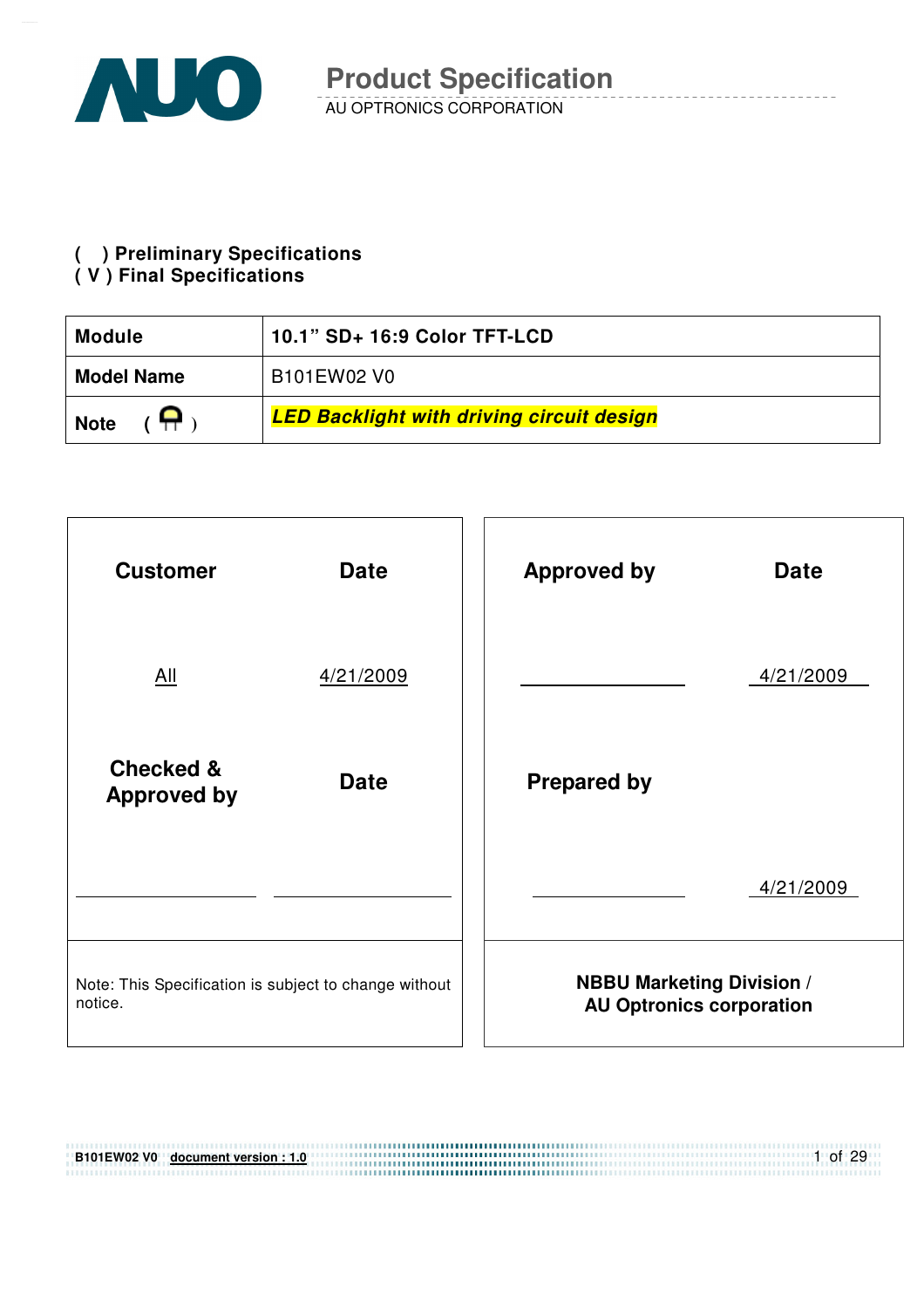

# **Product Specification**<br>AU OPTRONICS CORPORATION

# Contents

B101EW02 V0 document version : 1.0  $2 \text{ of } 29$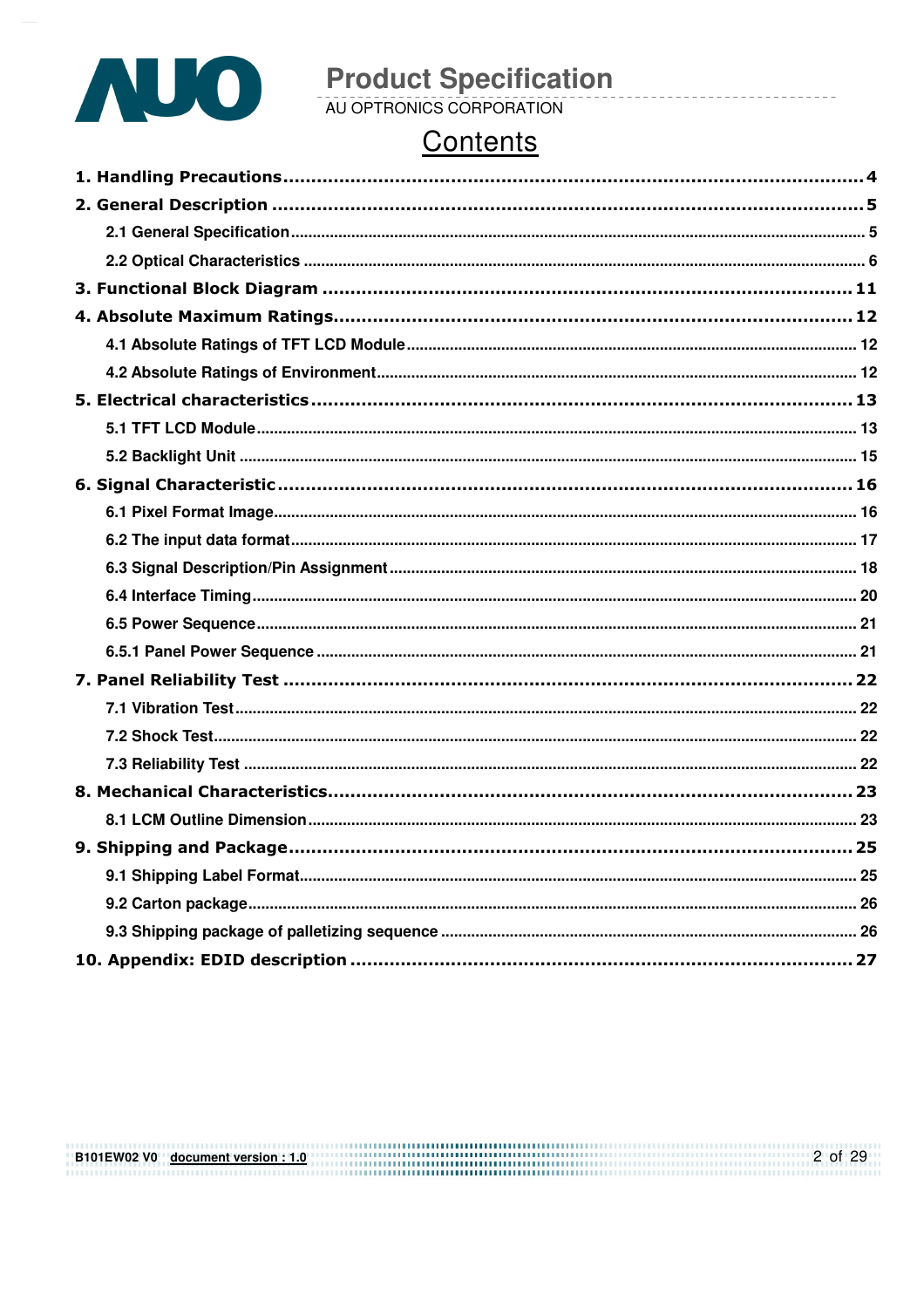

AU OPTRONICS CORPORATION

# **Record of Revision**

| <b>Version and Date</b> | Page      | Old description                   | <b>New Description</b>                                             | Remark |
|-------------------------|-----------|-----------------------------------|--------------------------------------------------------------------|--------|
| 0.12008/10/29           | 'All      | <b>First Edition for Customer</b> |                                                                    |        |
| 0.2 2009/1/14           | 5         | Power consumption (typ)           | Power consumption (max)                                            |        |
| 0.22009/1/14            | 5,6       | White Luminance 180nit typ.       | White Luminance 200nit typ.                                        |        |
| 0.32009/1/20            | 32        | EDID TBD                          | Update EDID                                                        |        |
| 0.42009/2/23            | 6         |                                   | Update Response Time and Color /<br><b>Chromaticity Coodinates</b> |        |
| 0.42009/2/23            | 30        |                                   | IAdd HW code control table                                         |        |
| 0.42009/2/23            | $28 - 29$ |                                   | Update 2D Drawing (change connector<br>position)                   |        |
| 1.0 2009/4/21           |           | <b>Final Edition for Customer</b> |                                                                    |        |

| B101EW02 V0 document version: 1.0 | 3 of 29 |
|-----------------------------------|---------|
|                                   |         |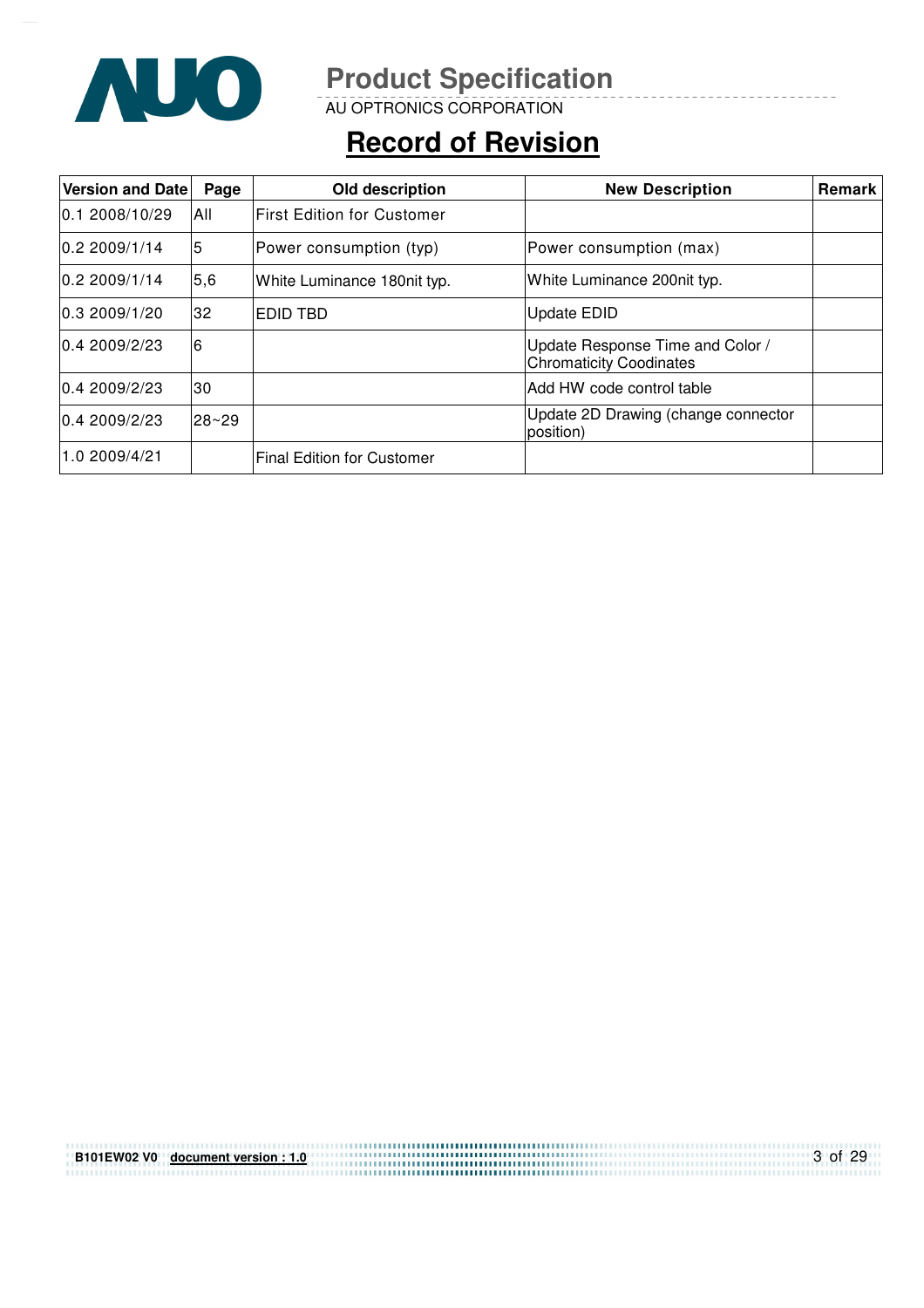

AU OPTRONICS CORPORATION

### **1. Handling Precautions**

- 1) Since front polarizer is easily damaged, pay attention not to scratch it.
- 2) Be sure to turn off power supply when inserting or disconnecting from input connector.
- 3) Wipe off water drop immediately. Long contact with water may cause discoloration or spots.
- 4) When the panel surface is soiled, wipe it with absorbent cotton or other soft cloth.
- 5) Since the panel is made of glass, it may break or crack if dropped or bumped on hard surface.
- 6) Since CMOS LSI is used in this module, take care of static electricity and insure human earth when handling.
- 7) Do not open nor modify the Module Assembly.
- 8) Do not press the reflector sheet at the back of the module to any directions.
- 9) At the insertion or removal of the Signal Interface Connector, be sure not to rotate nor tilt the Interface Connector of the TFT Module.
- 11) After installation of the TFT Module into an enclosure (Notebook PC Bezel, for example), do not twist nor bend the TFT Module even momentary. At designing the enclosure, it should be taken into consideration that no bending/twisting forces are applied to the TFT Module from outside. Otherwise the TFT Module may be damaged.
- 12) Small amount of materials having no flammability grade is used in the LCD module. The LCD module should be supplied by power complied with requirements of Limited Power Source (IEC60950 or UL1950), or be applied exemption.
- 13) Disconnecting power supply before handling LCD modules, it can prevent electric shock, DO NOT TOUCH the electrode parts, cables, connectors and LED circuit part of TFT module that a LED light bar build in as a light source of back light unit. It can prevent electrostatic breakdown.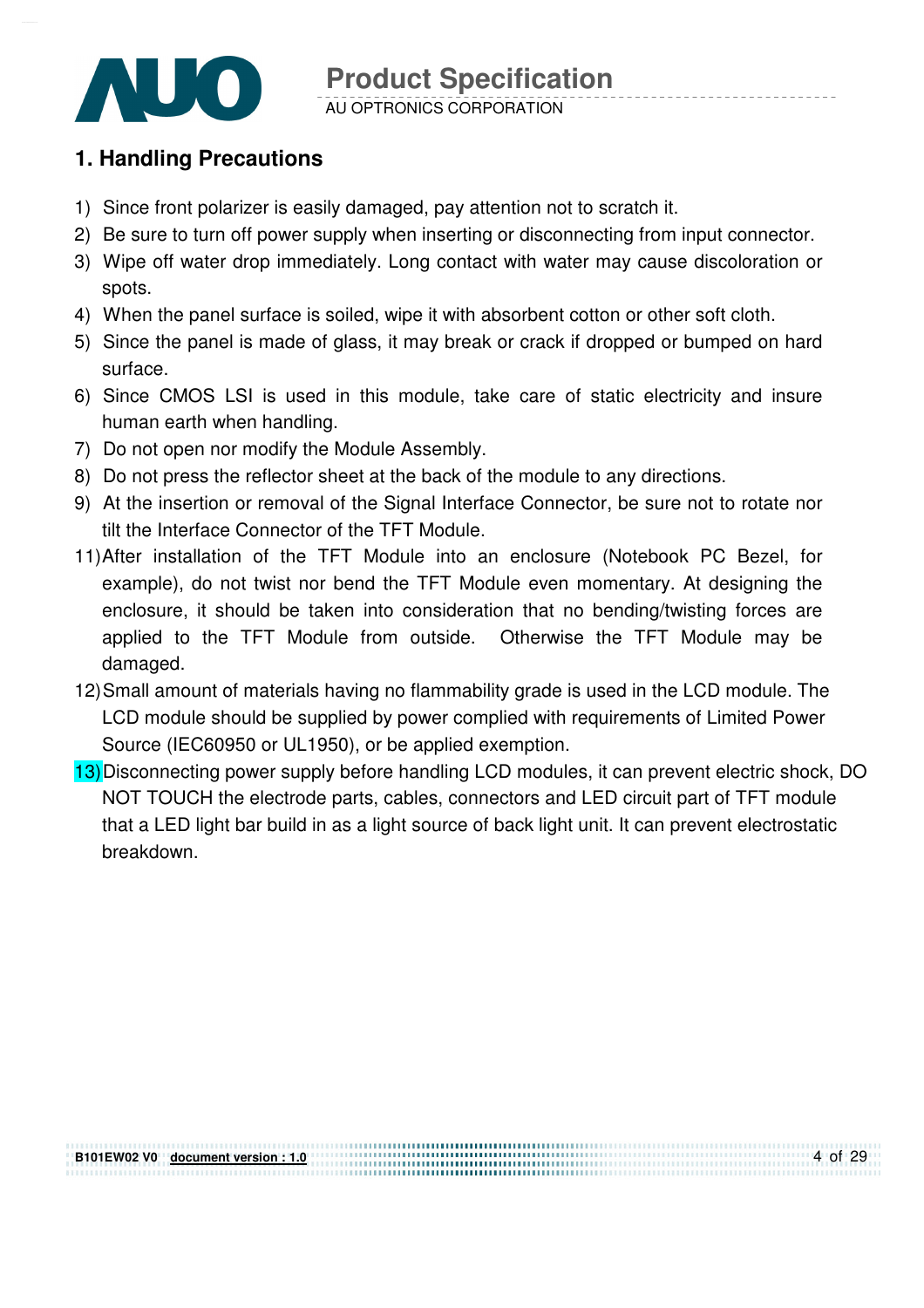

AU OPTRONICS CORPORATION

### **2. General Description**

B101EW02 V0 is a Color Active Matrix Liquid Crystal Display composed of a TFT LCD panel, a driver circuit, and LED backlight system. The screen format is intended to support the 1280(H) x 720(V) screen and 262k colors (RGB 6-bits data driver) with LED backlight driving circuit. All input signals are LVDS interface compatible.

B101EW02 V0 is designed for a display unit of notebook style personal computer and industrial machine.

### **2.1 General Specification**

**B101EW02 V0 document version : 1.0**

The following items are characteristics summary on the table at 25  $\degree$ C condition:

| <b>Items</b>                                        | <b>Unit</b>            | <b>Specifications</b>     |       |                        |                          |
|-----------------------------------------------------|------------------------|---------------------------|-------|------------------------|--------------------------|
| Screen Diagonal                                     | [mm]                   | 255.54(W")                |       |                        |                          |
| <b>Active Area</b>                                  | [mm]                   | 222.72(H) X 125.28(V)     |       |                        |                          |
| Pixels H x V                                        |                        | 1280x3(RGB) x 720         |       |                        |                          |
| <b>Pixel Pitch</b>                                  | [mm]                   | $0.1740$ (H) x 0.1740 (V) |       |                        |                          |
| <b>Pixel Arrangement</b>                            |                        | R.G.B. Vertical Stripe    |       |                        |                          |
| Display Mode                                        |                        | Normally White            |       |                        |                          |
| <b>White Luminance</b><br>Note: ILED is LED current | $\lceil cd/m^2 \rceil$ | 200 typ<br>(Note1)        |       |                        |                          |
| Luminance Uniformity (5P)                           |                        | $1.25$ max                |       |                        |                          |
| <b>Contrast Ratio</b>                               |                        | 500 typ                   |       |                        |                          |
| <b>Response Time</b>                                | [ms]                   | 16 typ                    |       |                        |                          |
| Nominal Input Voltage VDD                           | [Volt]                 | $+3.3$ typ.               |       |                        |                          |
| <b>Power Consumption</b>                            | [Watt]                 | Typ                       | Max   | <b>Note</b>            |                          |
|                                                     |                        | 2.7W                      | 2.9W  | Type $I, V_{in} = 12V$ |                          |
|                                                     |                        | 3.1W                      | 3.3W  | Type I, $V_{in} = 5V$  |                          |
| Weight                                              | [Grams]                | 200 max.                  |       |                        |                          |
| <b>Physical Size</b>                                | [mm]                   | T.<br>W<br>L              |       |                        |                          |
|                                                     |                        | Max                       | 235.5 | 143.5                  | 5.2                      |
|                                                     |                        | <b>Typical</b>            | 235   | 143.2                  |                          |
|                                                     |                        | Min                       | 234.5 | 142.9                  | $\overline{\phantom{0}}$ |
| <b>Electrical Interface</b>                         |                        | 1 channel LVDS            |       |                        |                          |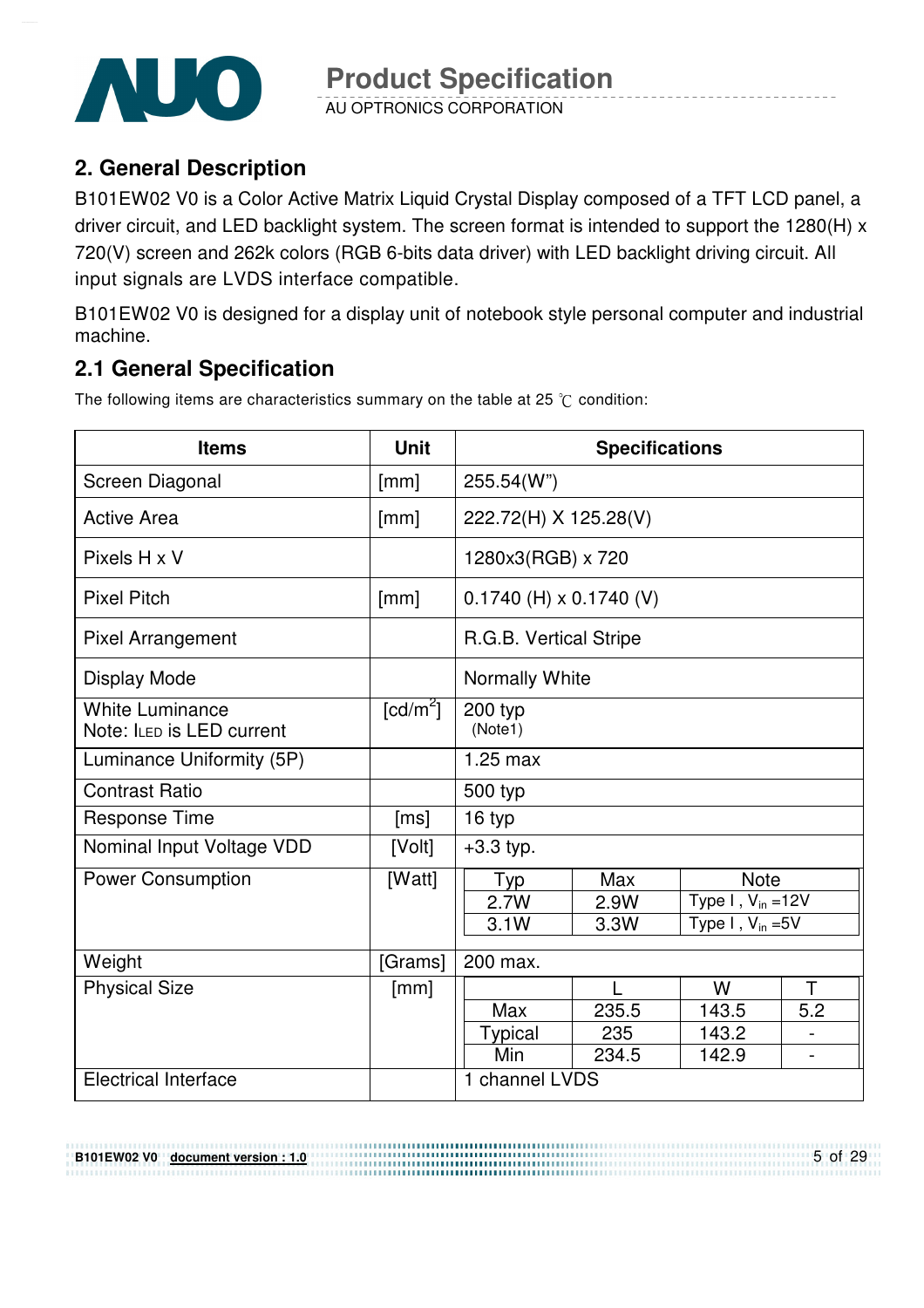

AU OPTRONICS CORPORATION

| <b>Glass Thickness</b>   | [mm]                            | 0.5                     |
|--------------------------|---------------------------------|-------------------------|
| <b>Surface Treatment</b> |                                 | Glare                   |
| <b>Support Color</b>     |                                 | 262K colors (RGB 6-bit) |
| <b>Temperature Range</b> |                                 |                         |
| Operating                | $\rm \left[^{^{\circ}C}\right]$ | 0 to $+50$              |
| Storage (Non-Operating)  |                                 | $-20$ to $+60$          |
| <b>RoHS Compliance</b>   |                                 | <b>RoHS Compliance</b>  |
|                          |                                 |                         |

### **2.2 Optical Characteristics**

**B101EW02 V0 document version : 1.0**

The optical characteristics are measured under stable conditions at 25 $\degree$  (Room Temperature) :

| Item                                         |              | <b>Symbol</b>            | <b>Conditions</b>                            | Min.           | Typ.                    | Max.           | <b>Unit</b>     | <b>Note</b>    |
|----------------------------------------------|--------------|--------------------------|----------------------------------------------|----------------|-------------------------|----------------|-----------------|----------------|
| <b>White Luminance</b><br>ILED=20mA          |              |                          | 5 points average                             | 170            | 200                     | $\blacksquare$ | $\text{cd/m}^2$ | 1, 4, 5        |
|                                              |              | $\theta$ R<br>$\theta L$ | Horizontal<br>(Right)<br>$CR = 10$<br>(Left) | 40<br>40       | 45<br>45                | $\blacksquare$ | degree          |                |
| <b>Viewing Angle</b>                         |              | $\phi$ н<br>$\phi_L$     | Vertical<br>(Upper)<br>$CR = 10$<br>(Lower)  | 10<br>30       | 15<br>35                | $\blacksquare$ |                 | 4, 9           |
| Luminance<br><b>Uniformity</b>               |              | $\delta$ 5P              | 5 Points                                     | $\blacksquare$ | -                       | 1.25           |                 | 1, 3, 4        |
| Luminance<br><b>Uniformity</b>               |              | $\delta$ 13P             | 13 Points                                    | $\blacksquare$ | Ξ.                      | 1.60           |                 | 2, 3, 4        |
| <b>Contrast Ratio</b>                        |              | <b>CR</b>                |                                              | 400            | 500                     | $\blacksquare$ |                 | 4, 6           |
| <b>Cross talk</b>                            |              | $\frac{1}{2}$            |                                              |                |                         | 4              |                 | 4,7            |
|                                              |              | $T_{r}$                  | Rising                                       | $\blacksquare$ | 12                      |                |                 |                |
| <b>Response Time</b>                         |              | $T_f$                    | Falling                                      |                | $\overline{\mathbf{4}}$ | ۰              | msec            | 4, 8           |
|                                              |              | $T_{\rm RT}$             | $Rising + Falling$                           |                | 16                      |                |                 |                |
| <b>Red</b>                                   |              | <b>Rx</b>                |                                              | 0.549          | 0.579                   | 0.609          |                 |                |
|                                              |              | <b>Ry</b>                |                                              | 0.318          | 0.348                   | 0.378          |                 |                |
|                                              | <b>Green</b> | Gx                       |                                              | 0.306          | 0.336                   | 0.366          |                 |                |
| Color /<br>Chromaticity<br><b>Coodinates</b> |              | Gy                       |                                              | 0.524          | 0.554                   | 0.584          |                 |                |
|                                              |              | <b>Bx</b>                | <b>CIE 1931</b>                              | 0.126          | 0.156                   | 0.186          |                 | $\overline{4}$ |
|                                              | <b>Blue</b>  | <b>By</b>                |                                              | 0.105          | 0.135                   | 0.165          |                 |                |
|                                              |              | <b>Wx</b>                |                                              | 0.283          | 0.313                   | 0.343          |                 |                |
|                                              | <b>White</b> | Wy                       |                                              | 0.299          | 0.329                   | 0.359          |                 |                |
| <b>NTSC</b>                                  |              | $\%$                     |                                              | $\blacksquare$ | 45                      | $\blacksquare$ |                 |                |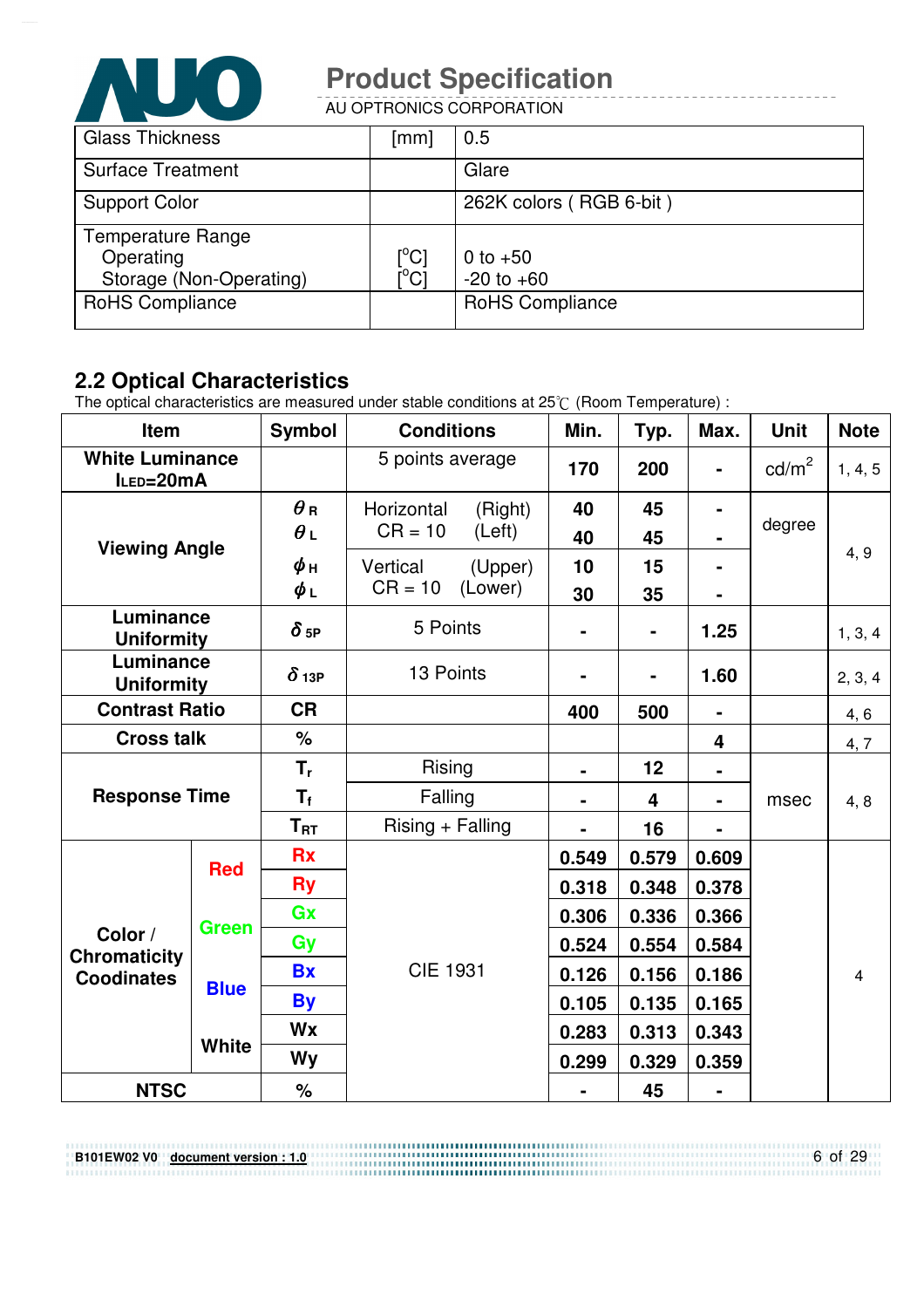

**Note 1**: 5 points position (Ref: Active area)



**Note 2**: 13 points position (Ref: Active area)



**Note 3**: The luminance uniformity of 5 or13 points is defined by dividing the maximum luminance values by the minimum test point luminance

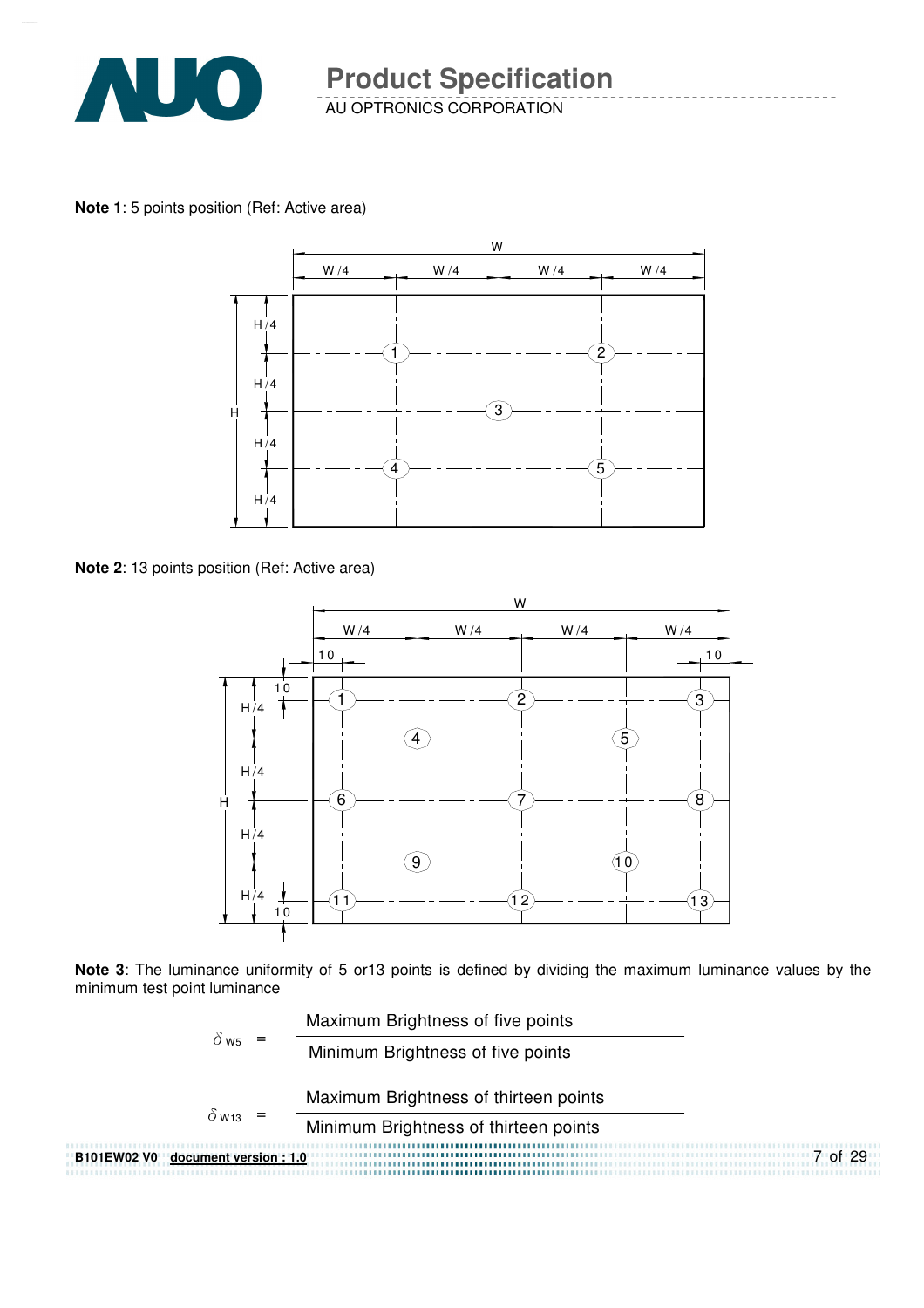

#### **Note 4**: Measurement method

The LCD module should be stabilized at given temperature for 30 minutes to avoid abrupt temperature change during measuring. In order to stabilize the luminance, the measurement should be executed after lighting Backlight for 30 minutes in a stable, windless and dark room, and it should be measured in the center of screen.



Center of the screen

**Note 5** : Definition of Average Luminance of White (Y<sub>L</sub>):

Measure the luminance of gray level 63 at 5 points  $Y_L = [L (1) + L (2) + L (3) + L (4) + L (5)] / 5$ 

L (x) is corresponding to the luminance of the point X at Figure in Note (1).

#### **Note 6** : Definition of contrast ratio:

Contrast ratio is calculated with the following formula.

Contrast ratio  $(CR)$ = Brightness on the "White" state Brightness on the "Black" state

8 of 29 **B101EW02 V0 document version : 1.0**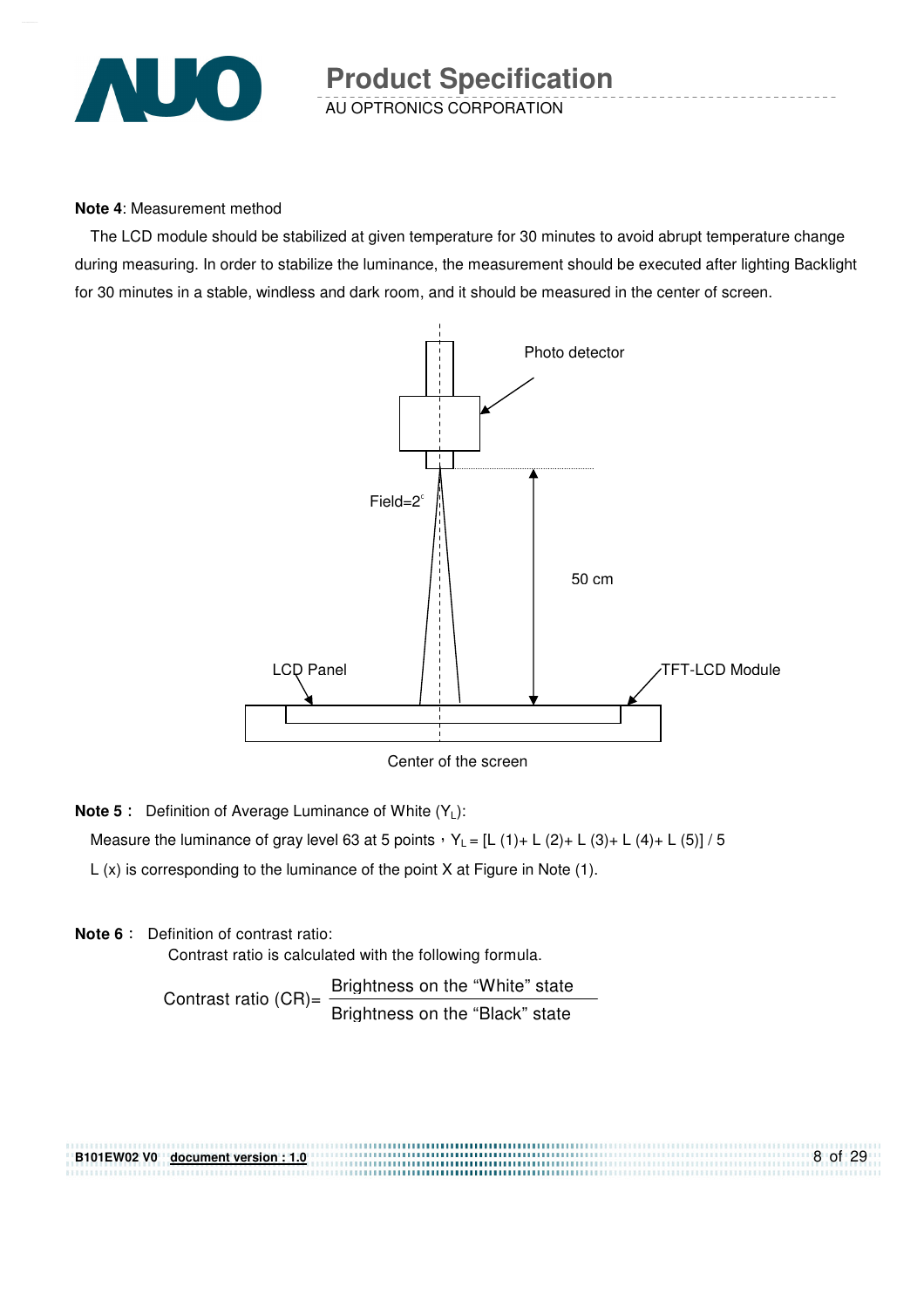

AU OPTRONICS CORPORATION

#### **Note 7** : Definition of Cross Talk (CT)

$$
CT = | Y_B - Y_A | / Y_A \times 100 (%)
$$

#### **Where**

YA = Luminance of measured location without gray level 0 pattern (cd/m2)

 $Y_B$  = Luminance of measured location with gray level 0 pattern (cd/m2)



#### **Note 8**: Definition of response time:

**B101EW02 V0 document version : 1.0**

The output signals of BM-7 or equivalent are measured when the input signals are changed from "Black" to "White" (falling time) and from "White" to "Black" (rising time), respectively. The response time interval between the 10% and 90% of amplitudes. Refer to figure as below.

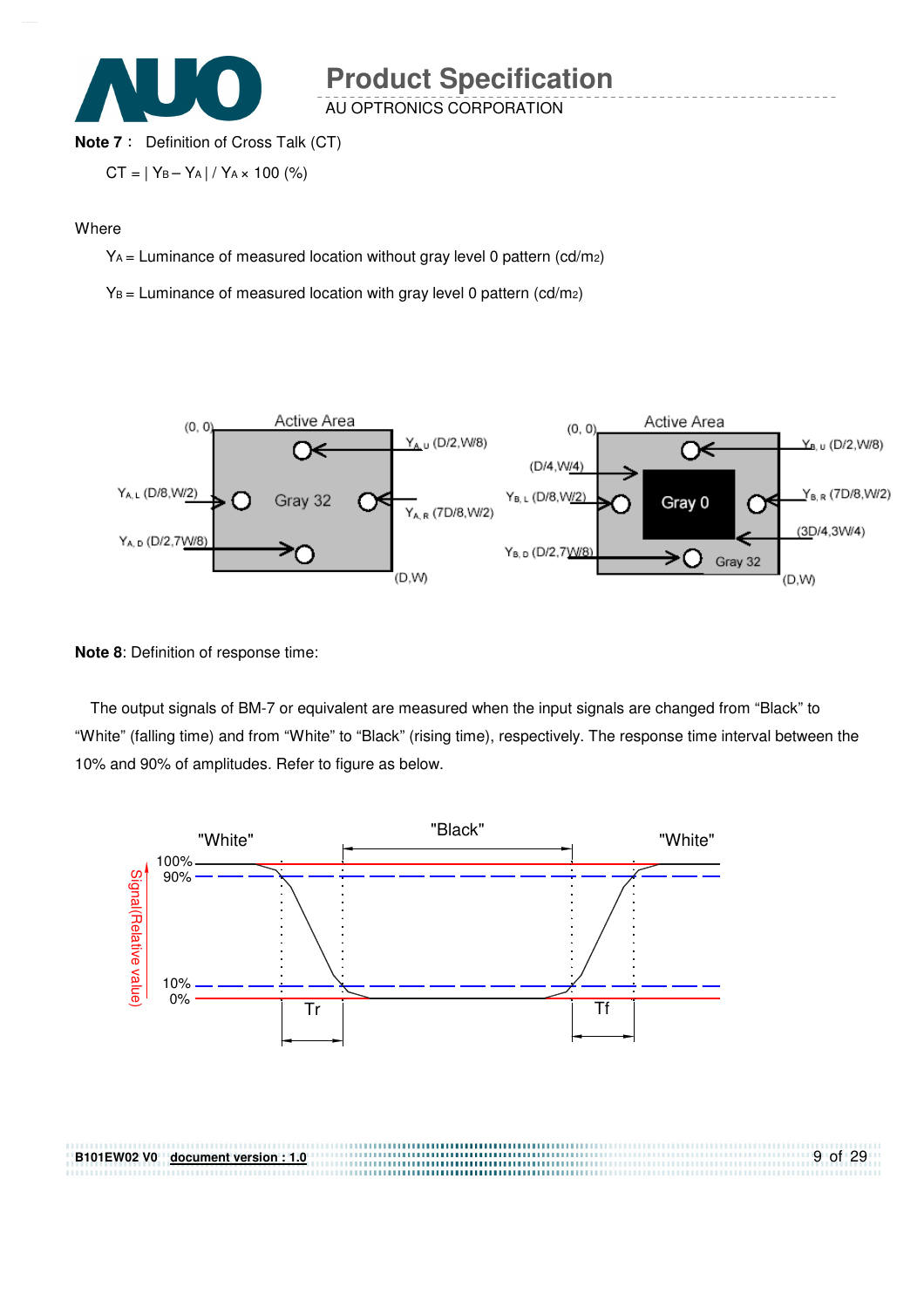

AU OPTRONICS CORPORATION

#### **Note 9**. Definition of viewing angle

Viewing angle is the measurement of contrast ratio  $\geq$  10, at the screen center, over a 180° horizontal and 180° vertical range (off-normal viewing angles). The 180° viewing angle range is broken down as follows; 90° (θ) horizontal left and right and 90° (Φ) vertical, high (up) and low (down). The measurement direction is typically perpendicular to the display surface with the screen rotated about its center to develop the desired measurement viewing angle.



| B101EW02 V0 document version: 1.0 | 10 of $29$ |
|-----------------------------------|------------|
|                                   |            |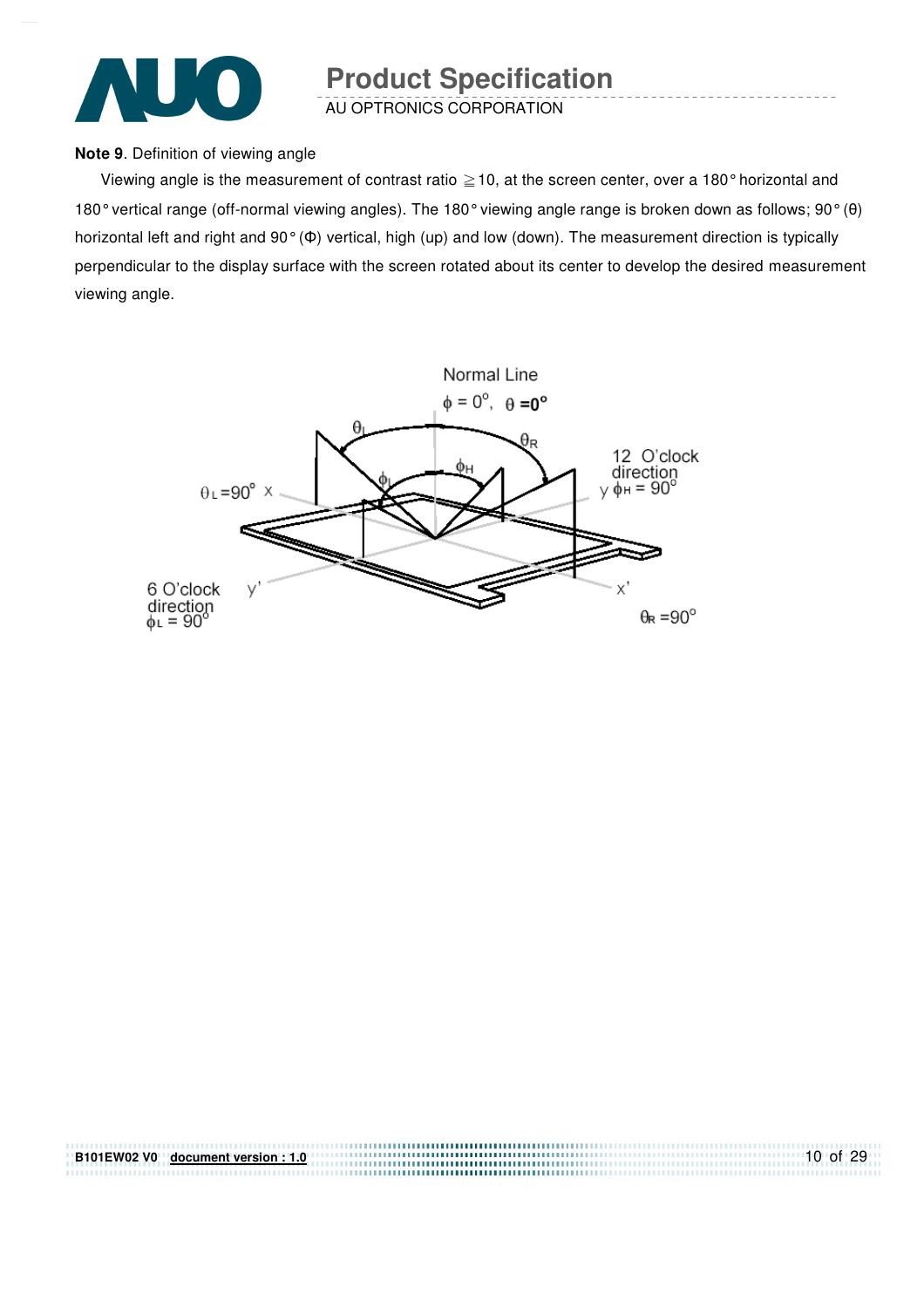

AU OPTRONICS CORPORATION

#### **3. Functional Block Diagram**

The following diagram shows the functional block of the 10.1 inches wide Color TFT/LCD 40 Pin (One ch/connector Module:



| B101EW02 V0 document version: 1.0 | 11 of 29 |
|-----------------------------------|----------|
|                                   |          |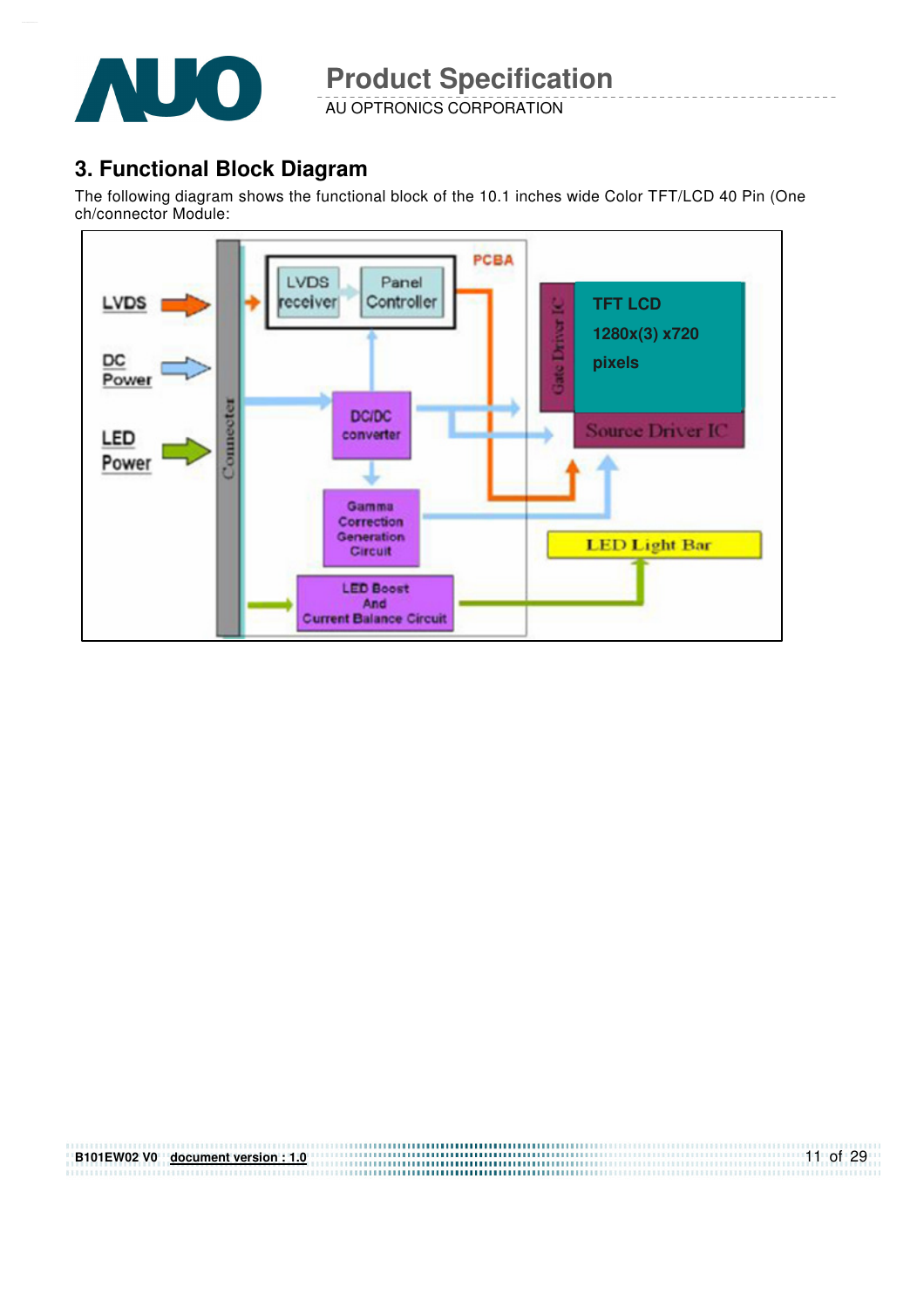

AU OPTRONICS CORPORATION

#### **4. Absolute Maximum Ratings**

An absolute maximum rating of the module is as following:

#### **4.1 Absolute Ratings of TFT LCD Module**

| Item                    | Svmbol | Min  | Max  | Unit   | <b>Conditions</b> |
|-------------------------|--------|------|------|--------|-------------------|
| Logic/LCD Drive Voltage | Vin    | -0.3 | +4.0 | [Volt] | Note 1,2          |

#### **4.2 Absolute Ratings of Environment**

| <b>Item</b>                  | Symbol     | Min | Max   | Unit                                    | <b>Conditions</b> |
|------------------------------|------------|-----|-------|-----------------------------------------|-------------------|
| <b>Operating Temperature</b> | TOP        |     | $+50$ | [°C]                                    | Note 4            |
| <b>Operation Humidity</b>    | <b>HOP</b> |     | 95    | [%RH]                                   | Note 4            |
| Storage Temperature          | TST        | -20 | $+60$ | $\mathsf{I}^\circ\mathsf{C} \mathsf{I}$ | Note 4            |
| <b>Storage Humidity</b>      | HST        |     | 95    | [%RH]                                   | Note 4            |

Note 1: At Ta  $(25^{\circ}\text{C})$ 

Note 2: Permanent damage to the device may occur if exceed maximum values

Note 3: LED specification refer to section 5.2

#### **Note 4: For quality performance, please refer to AUO IIS (Incoming Inspection Standard)**.



**B101EW02 V0 document version : 1.0**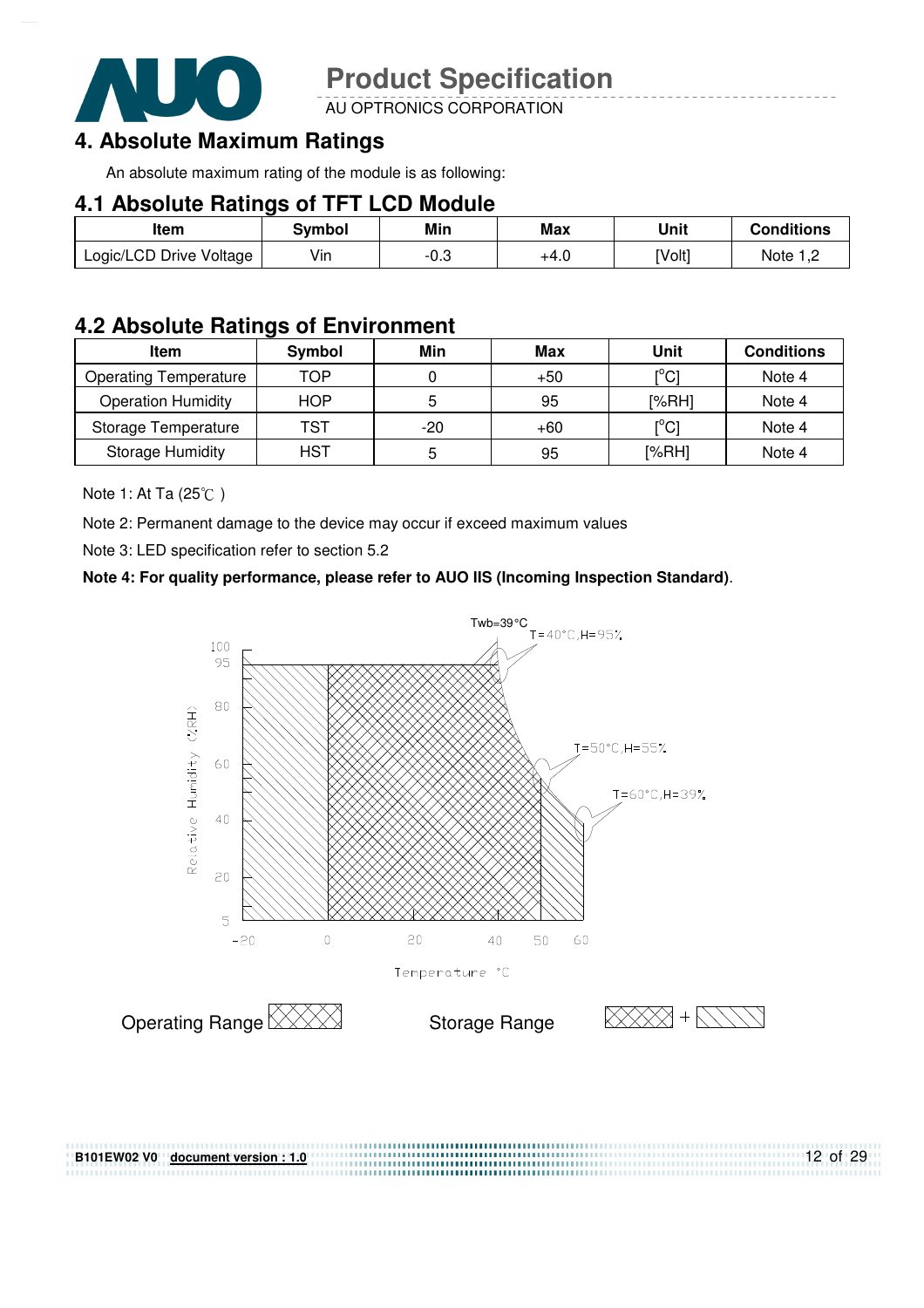AU OPTRONICS CORPORATION



#### **5.1 TFT LCD Module**

#### **5.1.1 Power Specification**

Input power specifications are as follows;

| <b>Symble</b> | <b>Parameter</b>                                      | Min | <b>Typ</b>     | <b>Max</b> | <b>Unit</b>  | <b>Note</b> |
|---------------|-------------------------------------------------------|-----|----------------|------------|--------------|-------------|
| <b>VDD</b>    | Logic/LCD Drive<br>Voltage                            | 3.0 | 3.3            | 3.6        | [Volt]       |             |
| <b>PDD</b>    | <b>VDD Power</b>                                      |     | 0.7            | 0.8        | <b>[Watt</b> | Note $1/2$  |
| <b>IDD</b>    | <b>IDD Current</b>                                    |     |                | 250        | [mA]         | Note $1/2$  |
| <b>IRush</b>  | <b>Inrush Current</b>                                 |     | $\blacksquare$ | 1500       | [mA]         | Note 3      |
| <b>VDDrp</b>  | Allowable<br>Logic/LCD Drive<br><b>Ripple Voltage</b> |     | $\blacksquare$ | 100        | [mV]<br>p-p  |             |

Note 1: Maximum Measurement Condition: Black Pattern

Note 2 Typical Measurement Condition: Mosaic Pattern

Note 3: Measure Condition

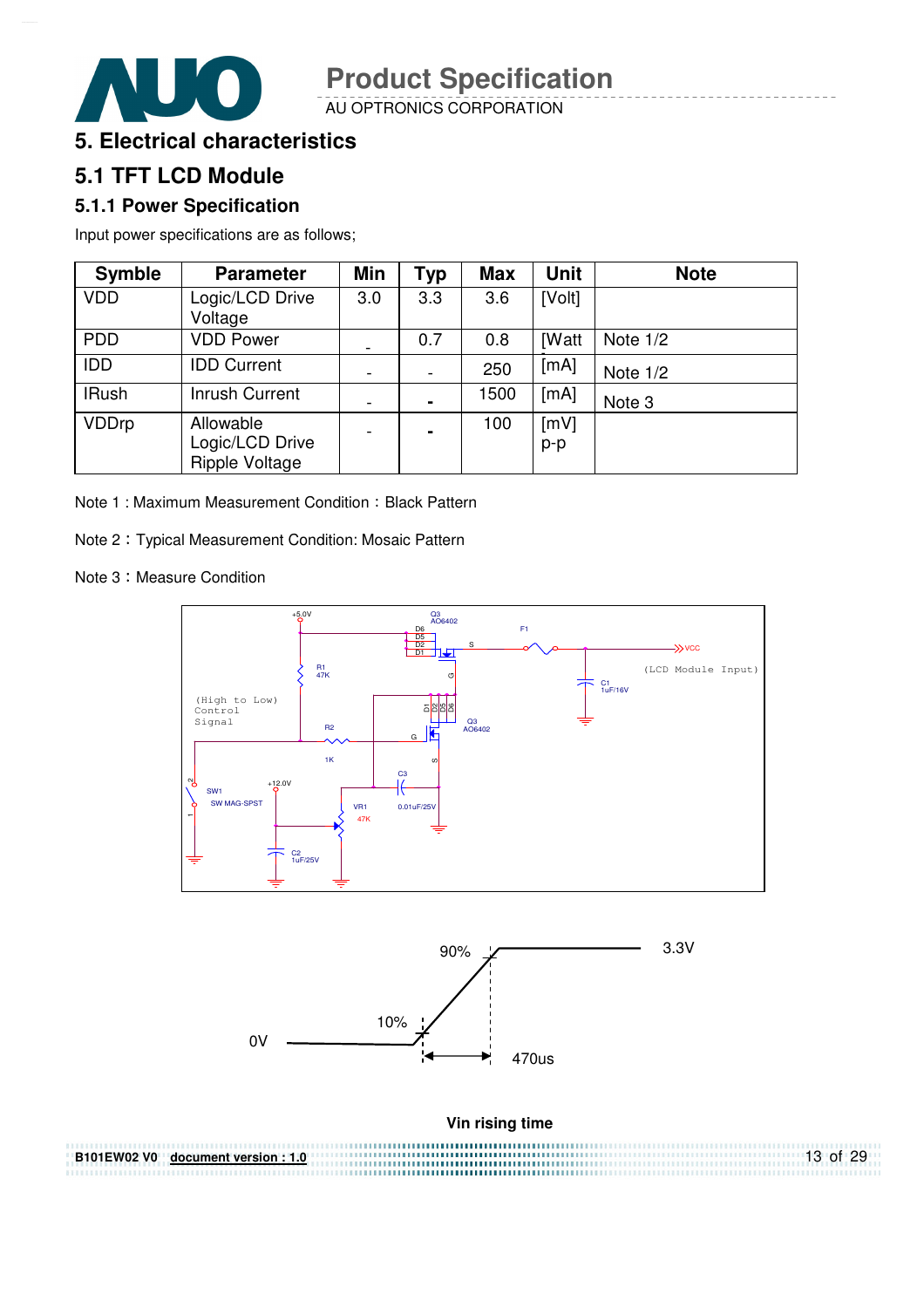

AU OPTRONICS CORPORATION

#### **5.1.2 Signal Electrical Characteristics**

Input signals shall be low or High-impedance state when VDD is off.

It is recommended to refer the specifications of SN75LVDS82DGG (Texas Instruments) in detail.

Signal electrical characteristics are as follows;

| <b>Parameter</b>           | <b>Condition</b>                                 | Min    | <b>Max</b> | <b>Unit</b> |
|----------------------------|--------------------------------------------------|--------|------------|-------------|
| $\mathsf{V}_{\mathsf{th}}$ | Differential Input High<br>Threshold (Vcm=+1.2V) |        | 100        | [mV]        |
| $\mathsf{V}_{\mathsf{tl}}$ | Differential Input Low<br>Threshold (Vcm=+1.2V)  | $-100$ |            | [mV]        |
| V <sub>ID</sub>            | Differential Input<br>Voltage                    | 100    | 600        | [mV]        |
| $V_{\text{cm}}$            | Differential Input<br>Common Mode Voltage        | 1.125  | 1.375      | [V]         |

Note: LVDS Signal Waveform

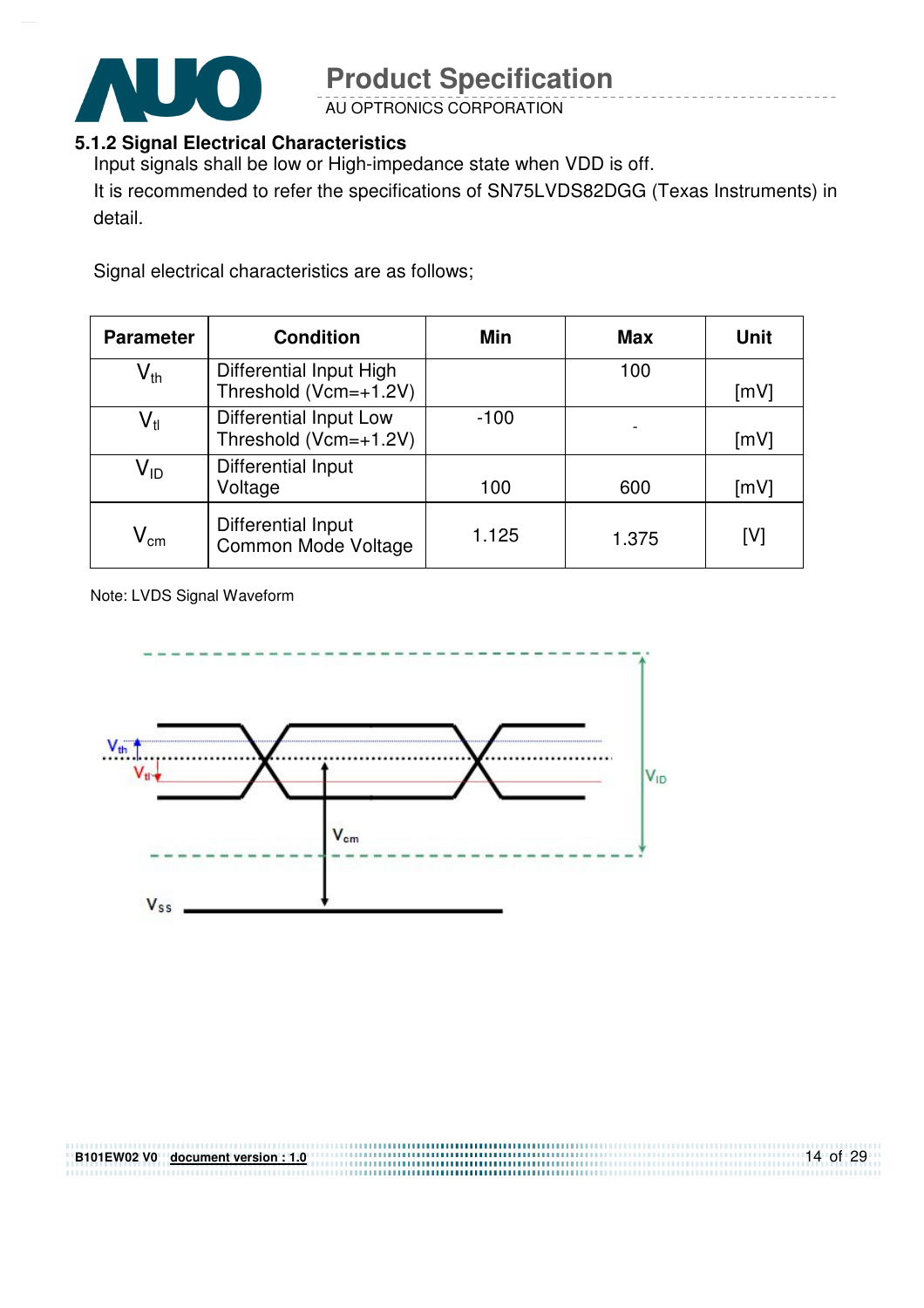

#### **5.2.1 LED characteristics**

| <b>Parameter</b>                      | Symbol      | <b>Min</b> | <b>Typ</b>      | <b>Max</b> | <b>Units</b> | <b>Condition</b>                                    |
|---------------------------------------|-------------|------------|-----------------|------------|--------------|-----------------------------------------------------|
| <b>Backlight Power</b><br>Consumption | <b>PLED</b> |            | 2.0             | 2.1        | [Watt]       | (Ta=25℃), Note 1<br>Type $I, V_{in} = 12V$          |
|                                       |             |            | 2.4             | 2.5        | [Watt]       | $(Ta=25^{\circ}$ C), Note 1<br>Type II, $V_{in}=5V$ |
| <b>LED Life-Time</b>                  | N/A         | 12,000     | $\qquad \qquad$ |            | Hour         | $(Ta=25^{\circ}C)$ , Note 2                         |
|                                       |             |            |                 |            |              | $I_F=20$ mA                                         |

**Note 1:** Calculator value for reference  $P_{LED} = VF$  (Normal Distribution) \* IF (Normal Distribution) / Efficiency

- **Note 2:** The LED life-time define as the estimated time to 50% degradation of initial luminous
- **Note 3:** This panel will support lower duty ratio at PWM conditional frequency. The PWM frequency constrain between 100 Hz to 300 Hz and a same typical 200Hz. The duty ratio support from 5% to 100%.

| <b>Parameter</b>                             | <b>Symbol</b>  | Min | <b>Typ</b> | <b>Max</b> | <b>Units</b>         | <b>Remark</b>                         |
|----------------------------------------------|----------------|-----|------------|------------|----------------------|---------------------------------------|
| <b>LED Power Supply</b>                      | <b>VLED</b>    | 6.0 | 12.0       | 21.0       | [Volt]               | Type I, Note 1                        |
|                                              |                | 4.5 | 5          | 5.5        | [Volt]               | <b>Type II, Note 1</b>                |
| <b>LED Enable Input</b><br><b>High Level</b> |                | 2.5 |            | 5.5        | [Volt]               |                                       |
| <b>LED Enable Input</b><br>Low Level         | <b>VLED EN</b> |     |            | 0.8        | [Volt]               |                                       |
| <b>PWM Logic Input</b><br><b>High Level</b>  | <b>VPWM EN</b> | 2.5 |            | 5.5        | [Volt]               |                                       |
| <b>PWM Logic Input</b><br>Low Level          |                |     |            | 0.8        | [Volt]               |                                       |
| <b>PWM Input Frequency</b>                   | <b>FPWM</b>    | 100 |            | 1K         | Hz                   |                                       |
| <b>PWM Duty Ratio</b>                        | Duty           | 5   |            | 100        | $\%$                 | <b>PWM Frequency</b><br>$< 500$ Hz    |
| <b>PWM Duty Ratio</b>                        | Duty           | 15  |            | 100        | $\frac{1}{\sqrt{2}}$ | <b>PWM Frequency</b><br>$\geq$ 500 Hz |
|                                              |                |     |            |            |                      |                                       |

#### **5.2.2 Backlight input signal characteristics**

**B101EW02 V0 document version : 1.0**

Note 1: Type I and II is an independent of design parameter. It should be separated from system design.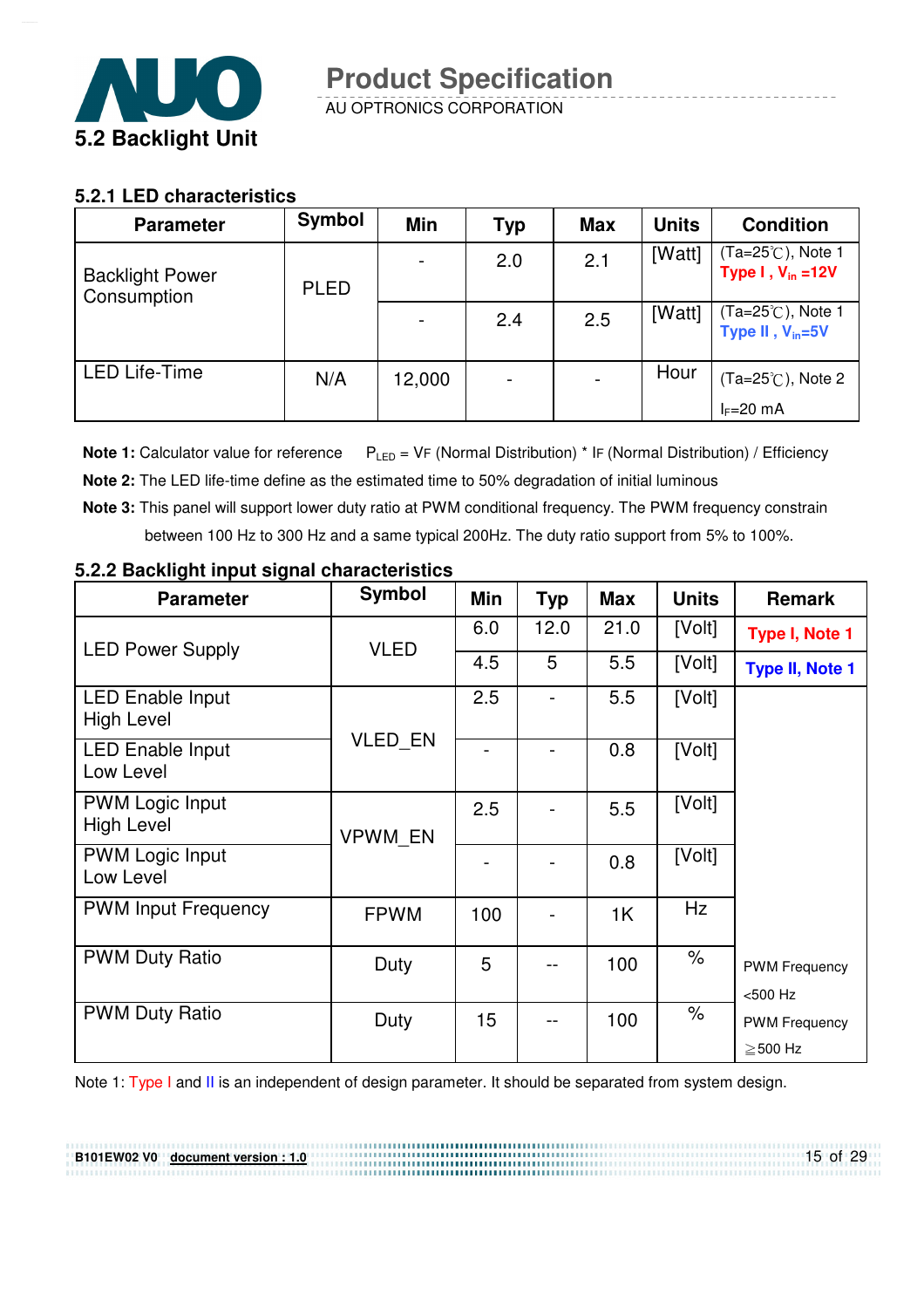

AU OPTRONICS CORPORATION **Product Specification** 

### **6. Signal Characteristic**

#### **6.1 Pixel Format Image**

Following figure shows the relationship of the input signals and LCD pixel format.



# **B101EW02 V0 document version : 1.0**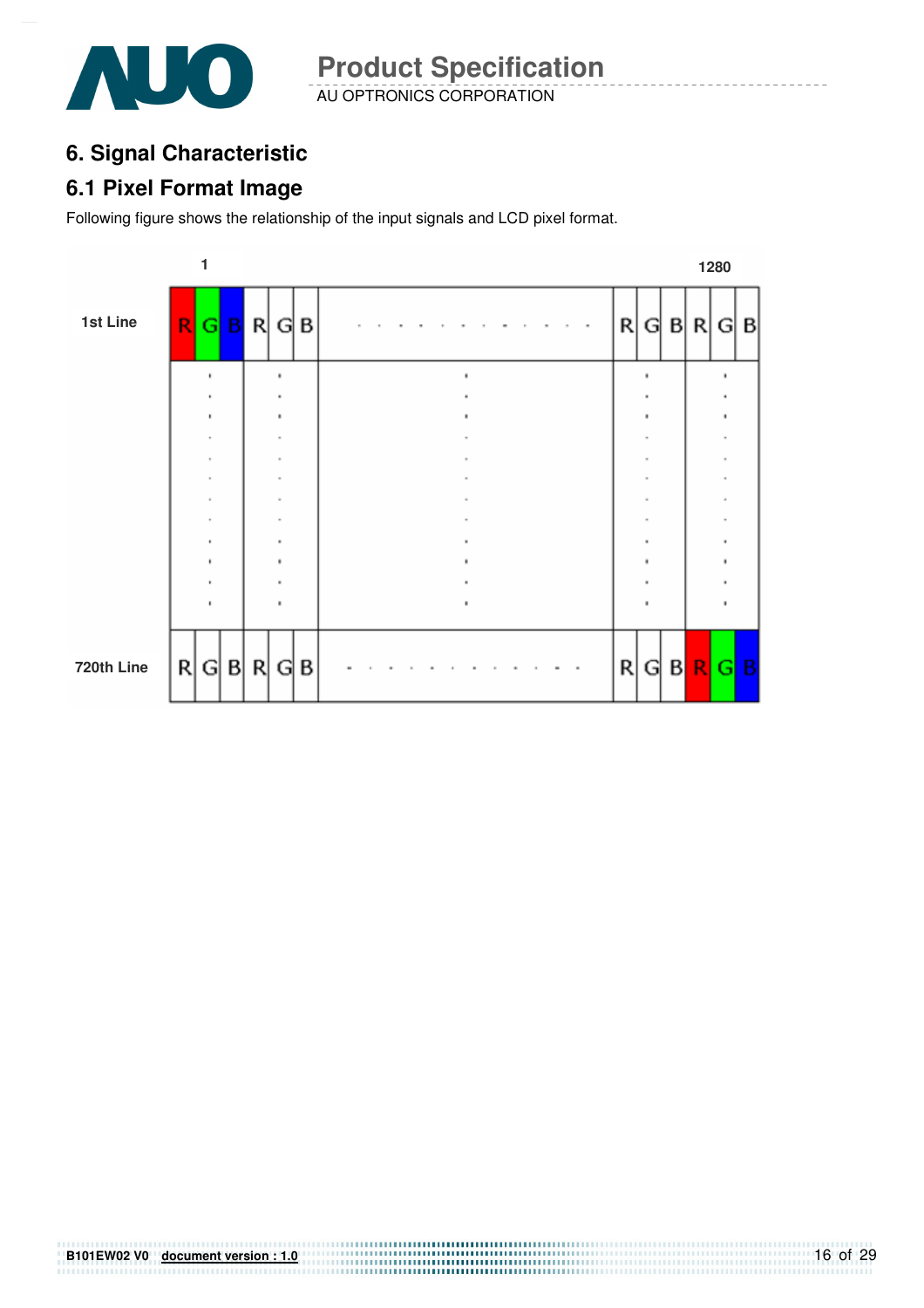

AU OPTRONICS CORPORATION

#### **6.2 The input data format**



| <b>Signal Name</b>          | <b>Description</b>                       |                                                    |
|-----------------------------|------------------------------------------|----------------------------------------------------|
| R <sub>5</sub>              | Red Data 5 (MSB)                         | Red-pixel Data                                     |
| R <sub>4</sub>              | Red Data 4                               | Each red pixel's brightness data consists of       |
| R <sub>3</sub>              | Red Data 3                               | these 6 bits pixel data.                           |
| R <sub>2</sub>              | Red Data 2                               |                                                    |
| R <sub>1</sub>              | Red Data 1                               |                                                    |
| R <sub>0</sub>              | Red Data 0 (LSB)                         |                                                    |
|                             | Red-pixel Data                           |                                                    |
| G <sub>5</sub>              | Green Data 5 (MSB)                       | Green-pixel Data                                   |
| G4                          | Green Data 4                             | Each green pixel's brightness data consists of     |
| G <sub>3</sub>              | Green Data 3                             | these 6 bits pixel data.                           |
| G <sub>2</sub>              | Green Data 2                             |                                                    |
| G1                          | Green Data 1                             |                                                    |
| G <sub>0</sub>              | Green Data 0 (LSB)                       |                                                    |
|                             |                                          |                                                    |
|                             | Green-pixel Data                         |                                                    |
| <b>B5</b>                   | Blue Data 5 (MSB)                        | <b>Blue-pixel Data</b>                             |
| <b>B4</b><br>B <sub>3</sub> | Blue Data 4                              | Each blue pixel's brightness data consists of      |
| <b>B2</b>                   | <b>Blue Data 3</b><br><b>Blue Data 2</b> | these 6 bits pixel data.                           |
| <b>B1</b>                   | <b>Blue Data 1</b>                       |                                                    |
| B <sub>0</sub>              | Blue Data 0 (LSB)                        |                                                    |
|                             |                                          |                                                    |
|                             | <b>Blue-pixel Data</b>                   |                                                    |
| <b>RxCLKIN</b>              | Data Clock                               | The typical frequency is 54.2MHZ. The signal is    |
|                             |                                          | used to strobe the pixel data and DE signals. All  |
|                             |                                          | pixel data shall be valid at the falling edge when |
|                             |                                          | the DE signal is high.                             |
| <b>DE</b>                   | <b>Display Timing</b>                    | This signal is strobed at the falling edge of      |
|                             |                                          | RxCLKIN. When the signal is high, the pixel        |
|                             |                                          | data shall be valid to be displayed.               |
| <b>VS</b>                   | <b>Vertical Sync</b>                     | The signal is synchronized to RxCLKIN.             |
| <b>HS</b>                   | <b>Horizontal Sync</b>                   | The signal is synchronized to RxCLKIN.             |

Note: Output signals from any system shall be low or High-impedance state when VDD is off.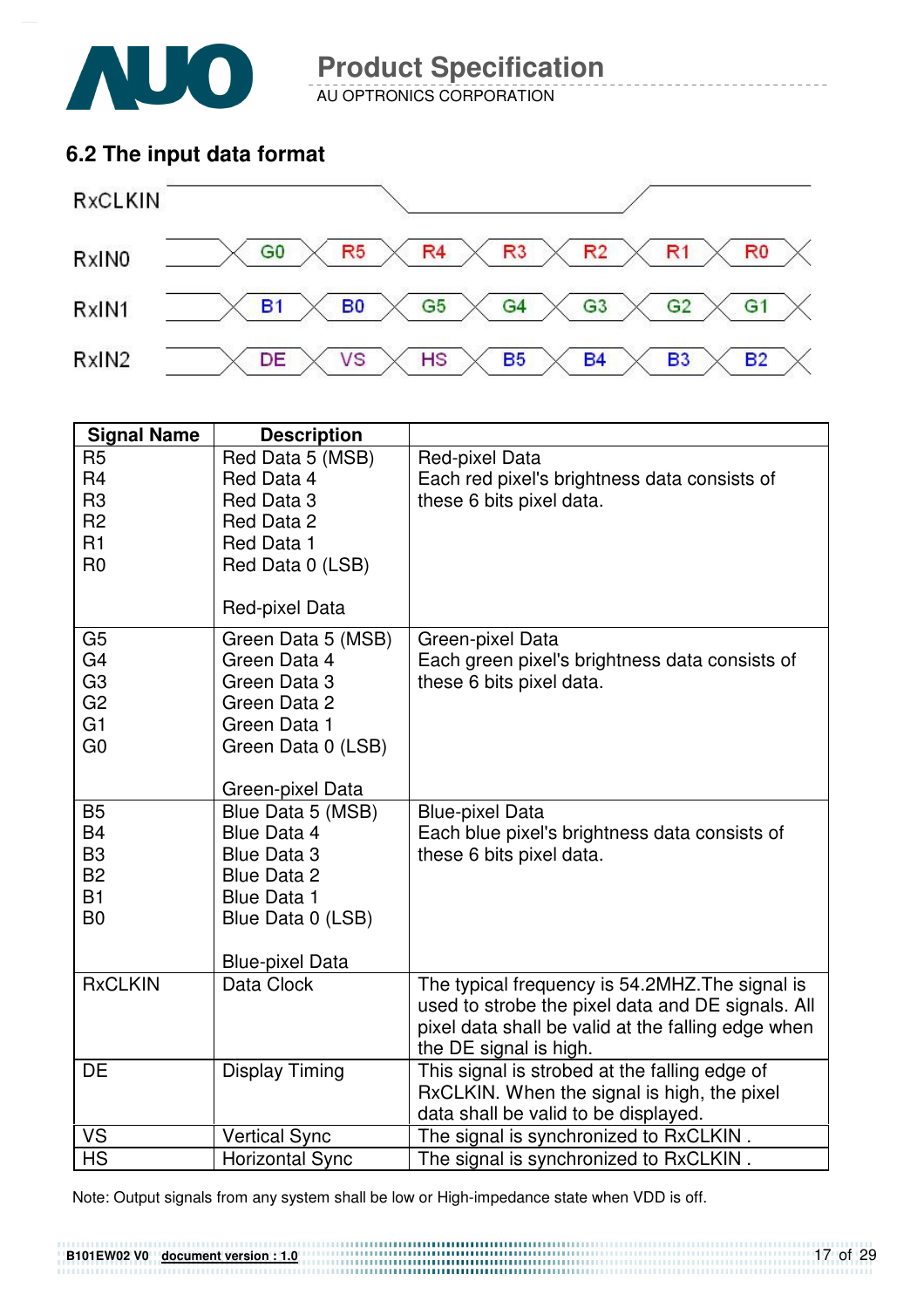

AU OPTRONICS CORPORATION

### **6.3 Signal Description/Pin Assignment**

| Pin | Signal          | <b>Description</b>                           |
|-----|-----------------|----------------------------------------------|
| 1   | <b>NC</b>       | No Connection (Reserve)                      |
| 2   | <b>AVDD</b>     | PowerSupply, 3.3V(typical)                   |
| 3   | <b>AVDD</b>     | PowerSupply, 3.3V(typical)                   |
| 4   | <b>DVDD</b>     | DDC 3.3Vpower                                |
| 5   | <b>NC</b>       | No Connection (Reserve)                      |
| 6   | <b>SCL</b>      | <b>DDCClock</b>                              |
| 7   | <b>SDA</b>      | <b>DDCData</b>                               |
| 8   | Rin0-           | -LVDSdifferential data input(R0-R5,G0)       |
| 9   | $Rin0+$         | +LVDSdifferential data input(R0-R5,G0)       |
| 10  | <b>GND</b>      | Ground                                       |
| 11  | Rin1-           | -LVDSdifferential data input(G1-G5,B0-B1)    |
| 12  | $Rin1+$         | +LVDSdifferential data input(G1-G5,B0-B1)    |
| 13  | <b>GND</b>      | Ground                                       |
| 14  | Rin2-           | -LVDSdifferential data input(B2-B5,HS,VS,DE) |
| 15  | $Rin2+$         | +LVDSdifferential data input(B2-B5,HS,VS,DE) |
| 16  | <b>GND</b>      | Ground                                       |
| 17  | CIkIN-          | -LVDSdifferential clock input                |
| 18  | $ClkIN+$        | +LVDSdifferential clock input                |
| 19  | <b>GND</b>      | Ground-Shield                                |
| 20  | <b>NC</b>       | No Connection (Reserve)                      |
| 21  | <b>NC</b>       | No Connection (Reserve)                      |
| 22  | <b>GND</b>      | Ground-Shield                                |
| 23  | <b>NC</b>       | No Connection (Reserve)                      |
| 24  | <b>NC</b>       | No Connection (Reserve)                      |
| 25  | <b>GND</b>      | Ground-Shield                                |
| 26  | <b>NC</b>       | No Connection (Reserve)                      |
| 27  | <b>NC</b>       | No Connection (Reserve)                      |
| 28  | <b>GND</b>      | Ground-Shield                                |
| 29  | <b>NC</b>       | No Connection (Reserve)                      |
| 30  | <b>NC</b>       | No Connection (Reserve)                      |
| 31  | VLED_GND        | <b>LED Ground</b>                            |
| 32  | <b>VLED GND</b> | <b>LED Ground</b>                            |
| 33  | <b>VLED GND</b> | <b>LED Ground</b>                            |
| 34  | <b>NC</b>       | No Connection (Reserve)                      |
| 35  | <b>PWM</b>      | System PWM Signal Input                      |
| 36  | LED_EN          | LED enable pin(+3.3V Input)                  |
| 37  | <b>NC</b>       | No Connection (Reserve)                      |
| 38  | <b>VLED</b>     | LED Power Supply 5V~21V                      |
| 39  | <b>VLED</b>     | LED Power Supply 5V~21V                      |
| 40  | <b>VLED</b>     | LED Power Supply 5V~21V                      |

LVDS is a differential signal technology for LCD interface and high speed data transfer device.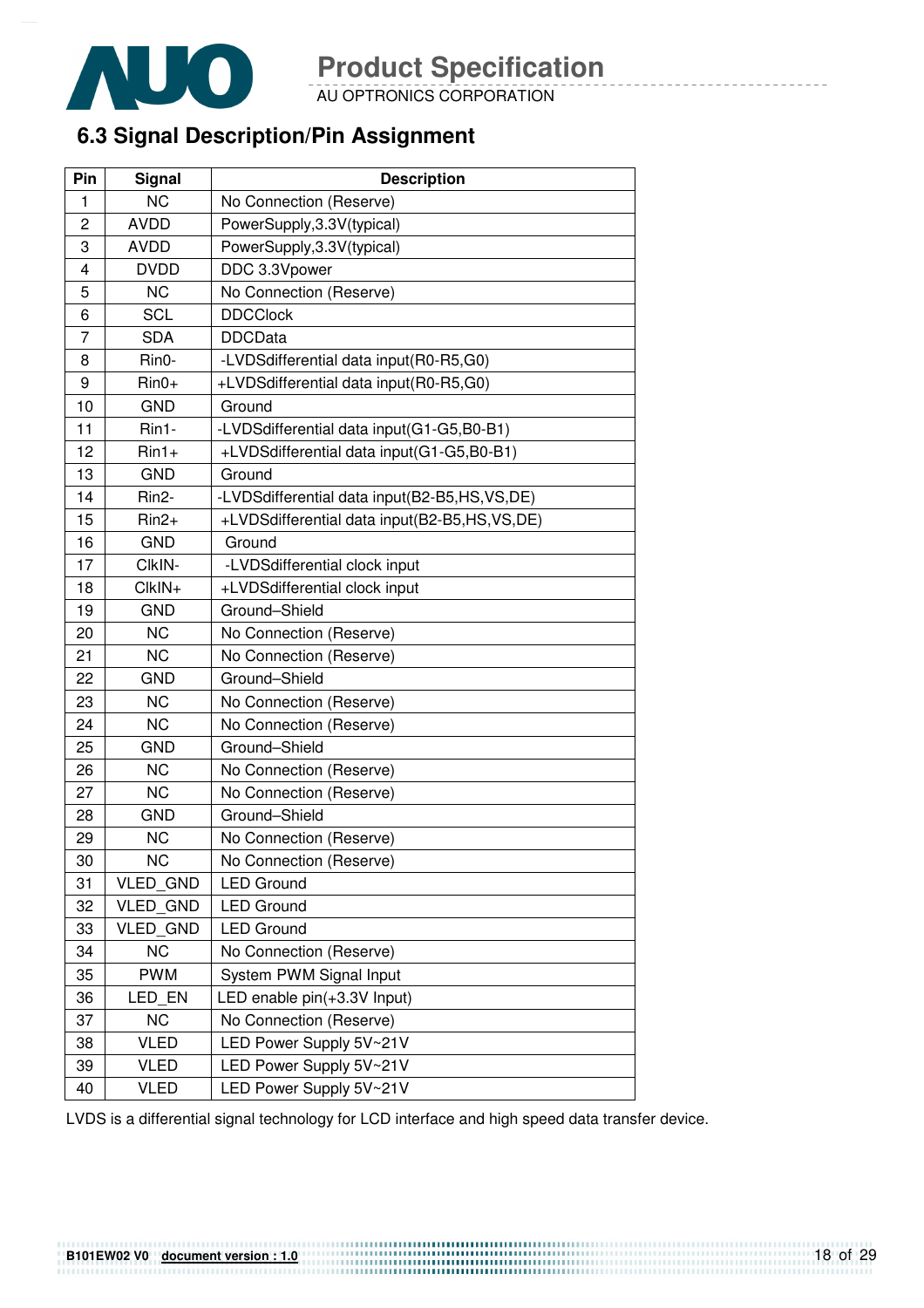

AU OPTRONICS CORPORATION **Product Specification** 

**Note1**: Start from right side



Note1: Input signals shall be low or High-impedance state when VDD is off.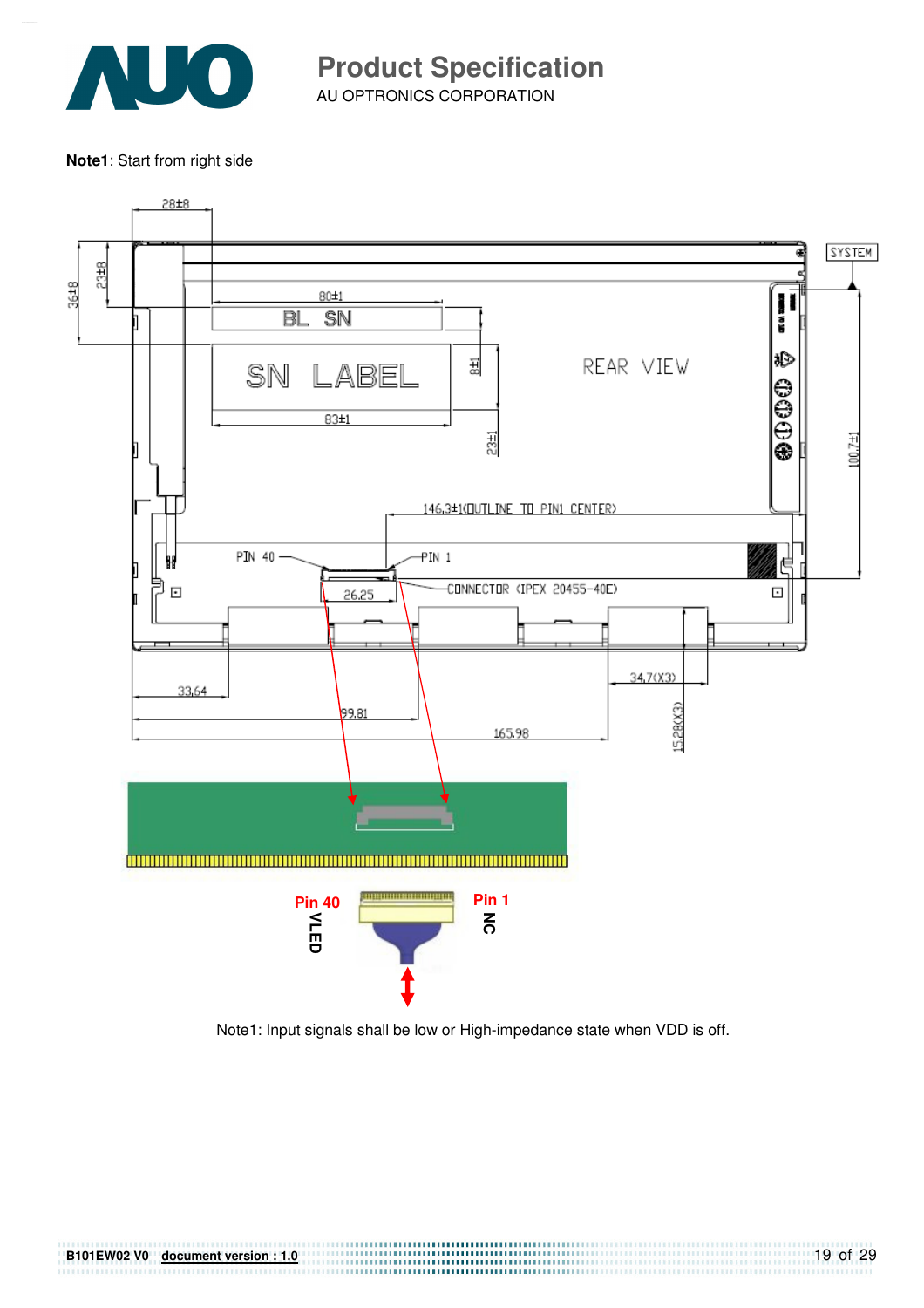

AU OPTRONICS CORPORATION **Product Specification** 

### **6.4 Interface Timing 6.4.1 Timing Characteristics**

Basically, interface timings should match the 1280 x 720 /60Hz manufacturing guide line timing.

|                   | <b>Parameter</b>       | Symbol                     | Min. | Typ. | Max. | Unit               |
|-------------------|------------------------|----------------------------|------|------|------|--------------------|
|                   | <b>Frame Rate</b>      |                            |      | 60   |      | Hz                 |
|                   | <b>Clock frequency</b> | 1/ $T_{\text{Clock}}$      | 57.2 | 62.2 | 90   | <b>MHz</b>         |
|                   | <b>Period</b>          | $\mathbf{T}_{\mathsf{V}}$  | 728  | 736  | 1023 |                    |
| <b>Vertical</b>   | <b>Active</b>          | $T_{VD}$                   | 720  | 720  | 720  | $T_{Line}$         |
| <b>Section</b>    | <b>Blanking</b>        | $T_{VB}$                   | 8    | 16   | 303  |                    |
|                   | <b>Period</b>          | $\mathbf{T}_\text{H}$      | 1310 | 1408 | 2047 |                    |
| <b>Horizontal</b> | <b>Active</b>          | $\mathsf{T}_{\mathsf{HD}}$ | 1280 | 1280 | 1280 | $T_{\text{Clock}}$ |
| <b>Section</b>    | <b>Blanking</b>        | $\mathbf{T}_{\mathsf{HB}}$ | 30   | 128  | 767  |                    |

Note : DE mode only

### **6.4.2 Timing diagram**

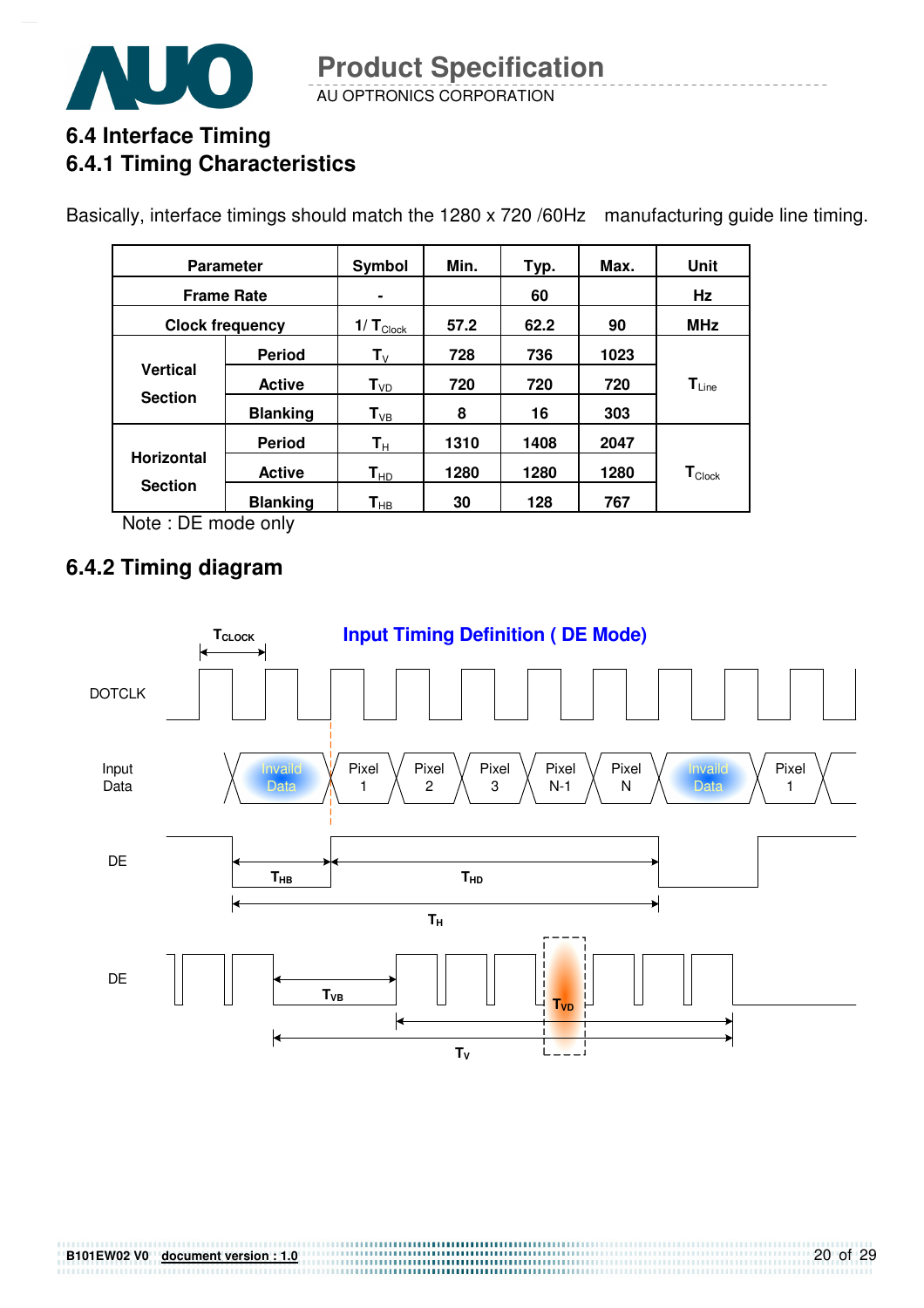

### **6.5 Power Sequence**

### **6.5.1 Panel Power Sequence**

VDD power and LED on/off sequence is as follows. Interface signals are also shown in the chart. Signals from any system shall be Hi-Z state or low level when VDD is off.



|                  |             | <b>Power Sequence Timing</b> |                |                    |
|------------------|-------------|------------------------------|----------------|--------------------|
|                  |             | Value                        |                |                    |
| <b>Parameter</b> | Min(ms)     | Typ.(ms)                     | Max(ms)        | <b>Condition</b>   |
| T <sub>1</sub>   | 0.5         |                              | 10             |                    |
| T <sub>2</sub>   | $\bf{0}$    |                              | 50             |                    |
| T <sub>3</sub>   | 200         |                              |                |                    |
| <b>T4</b>        | 0.5         |                              | 10             |                    |
| T <sub>5</sub>   | 10          |                              |                |                    |
| T <sub>6</sub>   | 10          |                              |                |                    |
| T7               | $\mathbf 0$ |                              |                |                    |
| T <sub>8</sub>   | 10          |                              | 200            | VLED=6~21V(Type I) |
|                  | 10          |                              | ۰              | VLED=5V(type II)   |
| T9               | $\bf{0}$    |                              | 10             |                    |
| T <sub>10</sub>  | 200         |                              | $\blacksquare$ |                    |
| <b>T11</b>       | 0.5         |                              | 50             |                    |
| T <sub>12</sub>  | $\bf{0}$    |                              | 10             |                    |
| T <sub>13</sub>  | 400         |                              | ۰              |                    |

**B101EW02 V0 document version : 1.0**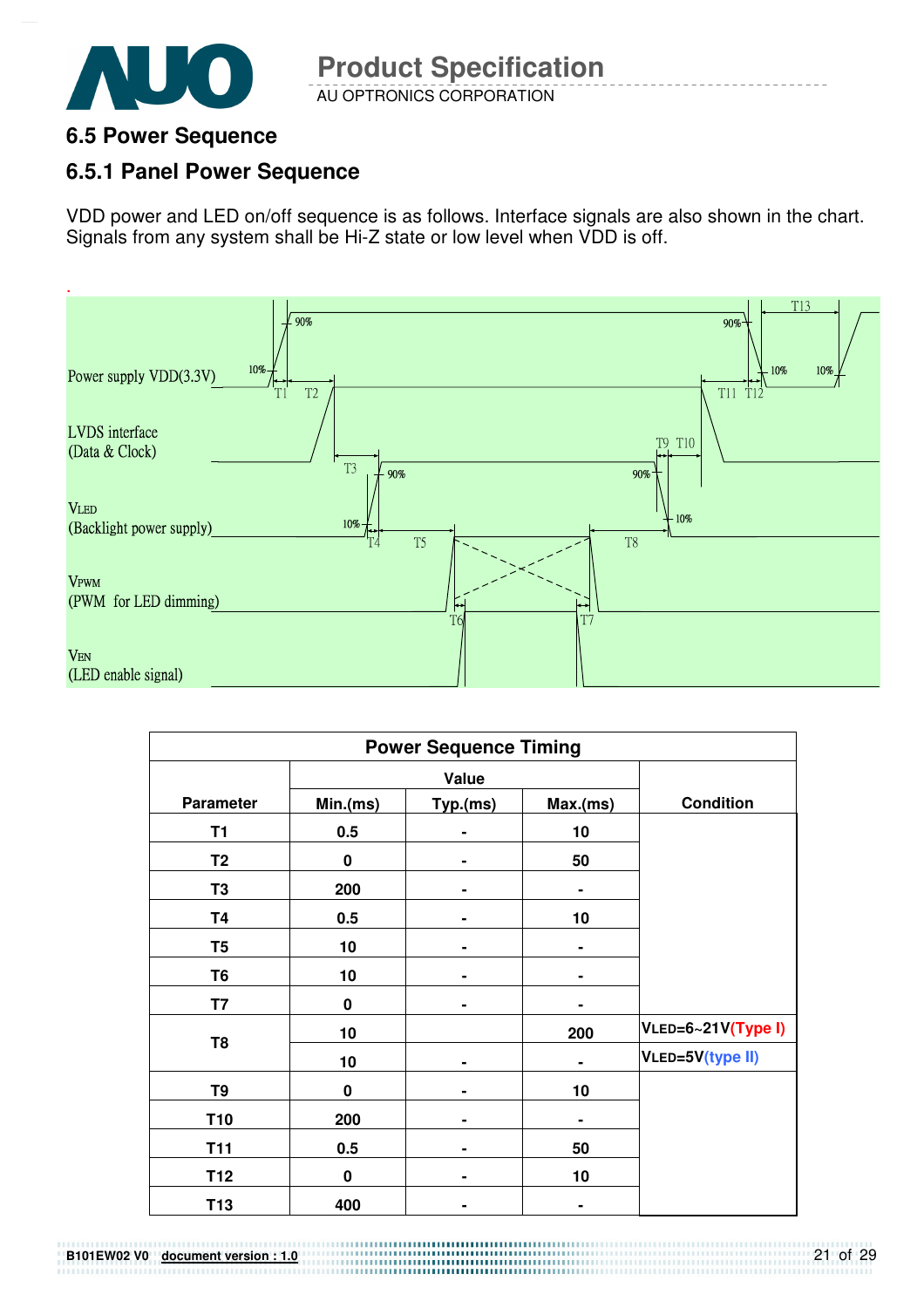

### **7. Panel Reliability Test**

#### **7.1 Vibration Test**

**Test Spec:** 

- **•** Test method: Non-Operation
- Acceleration: 1.5 G
- Frequency: 10 500Hz Random
- Sweep: 30 Minutes each Axis (X, Y, Z)

#### **7.2 Shock Test**

**Test Spec:** 

- **•** Test method: Non-Operation
- Acceleration: 220 G, Half sine wave
- Active time: 2 ms
- Pulse: X,Y,Z .one time for each side

#### **7.3 Reliability Test**

| <b>Items</b>                                | <b>Required Condition</b>                     | <b>Note</b> |
|---------------------------------------------|-----------------------------------------------|-------------|
| <b>Temperature</b><br><b>Humidity Bias</b>  | Ta= 40℃, 90%RH, 300h                          |             |
| <b>High Temperature</b><br><b>Operation</b> | Ta= 50℃, Dry, 300h                            |             |
| <b>Low Temperature</b><br><b>Operation</b>  | Ta= 0℃, 300h                                  |             |
| <b>High Temperature</b><br><b>Storage</b>   | Ta= 60℃, 35%RH, 300h                          |             |
| <b>Low Temperature</b><br><b>Storage</b>    | Ta= -20℃, 50%RH, 250h                         |             |
| <b>Thermal Shock</b><br>Test                | Ta=-20℃to 60℃, Duration at 30 min, 100 cycles |             |
| <b>ESD</b>                                  | <b>Contact : ±8 KV</b>                        | Note 1      |
|                                             | Air: ±15 KV                                   |             |

**Note1:** According to EN 61000-4-2 , ESD class B: Some performance degradation allowed. No data lost

. Self-recoverable. No hardware failures.

**Remark:** MTBF (Excluding the LED): 30,000 hours with a confidence level 90%.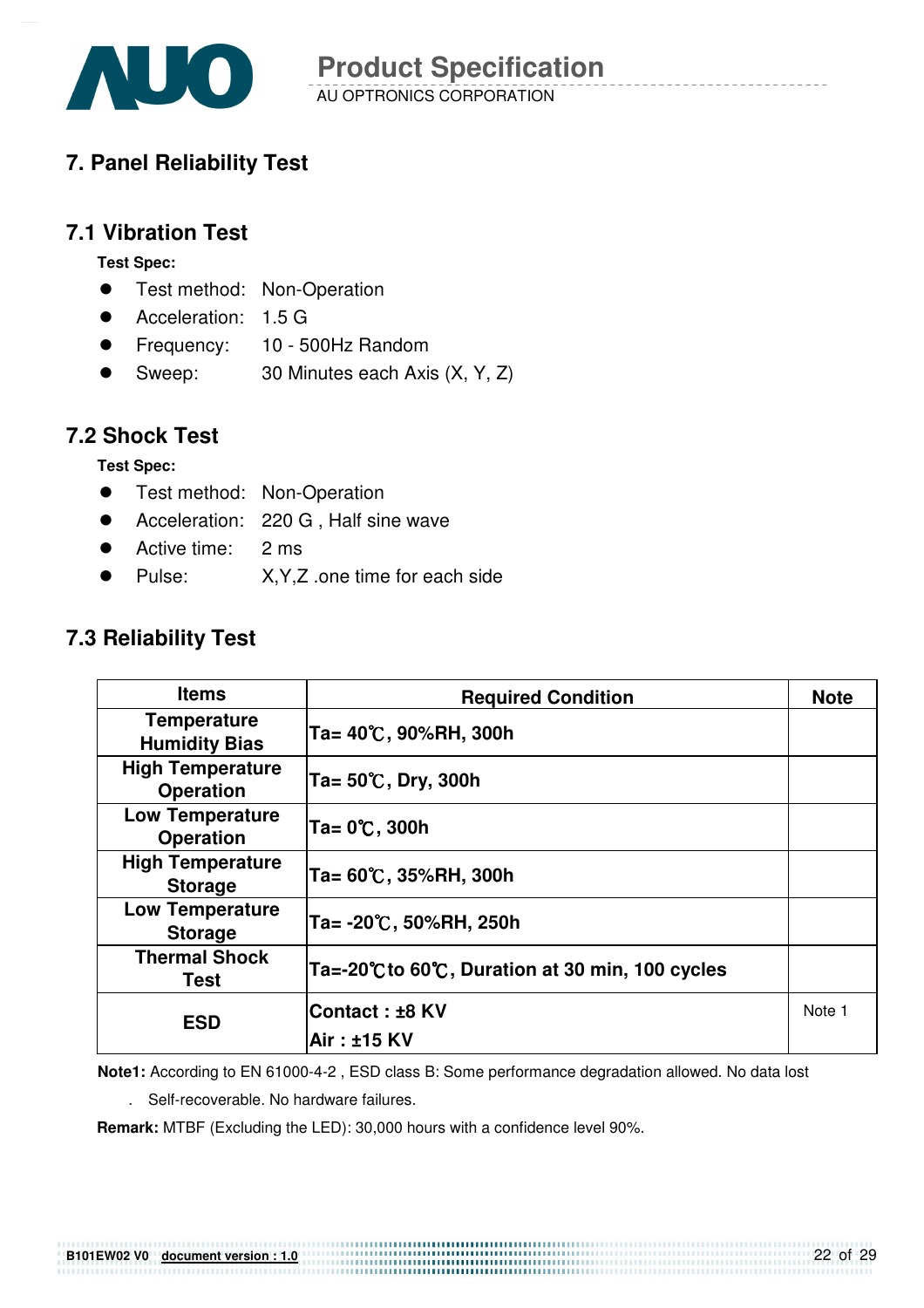

#### **8. Mechanical Characteristics**

### **8.1 LCM Outline Dimension**



**B101EW02 V0** document version : 1.0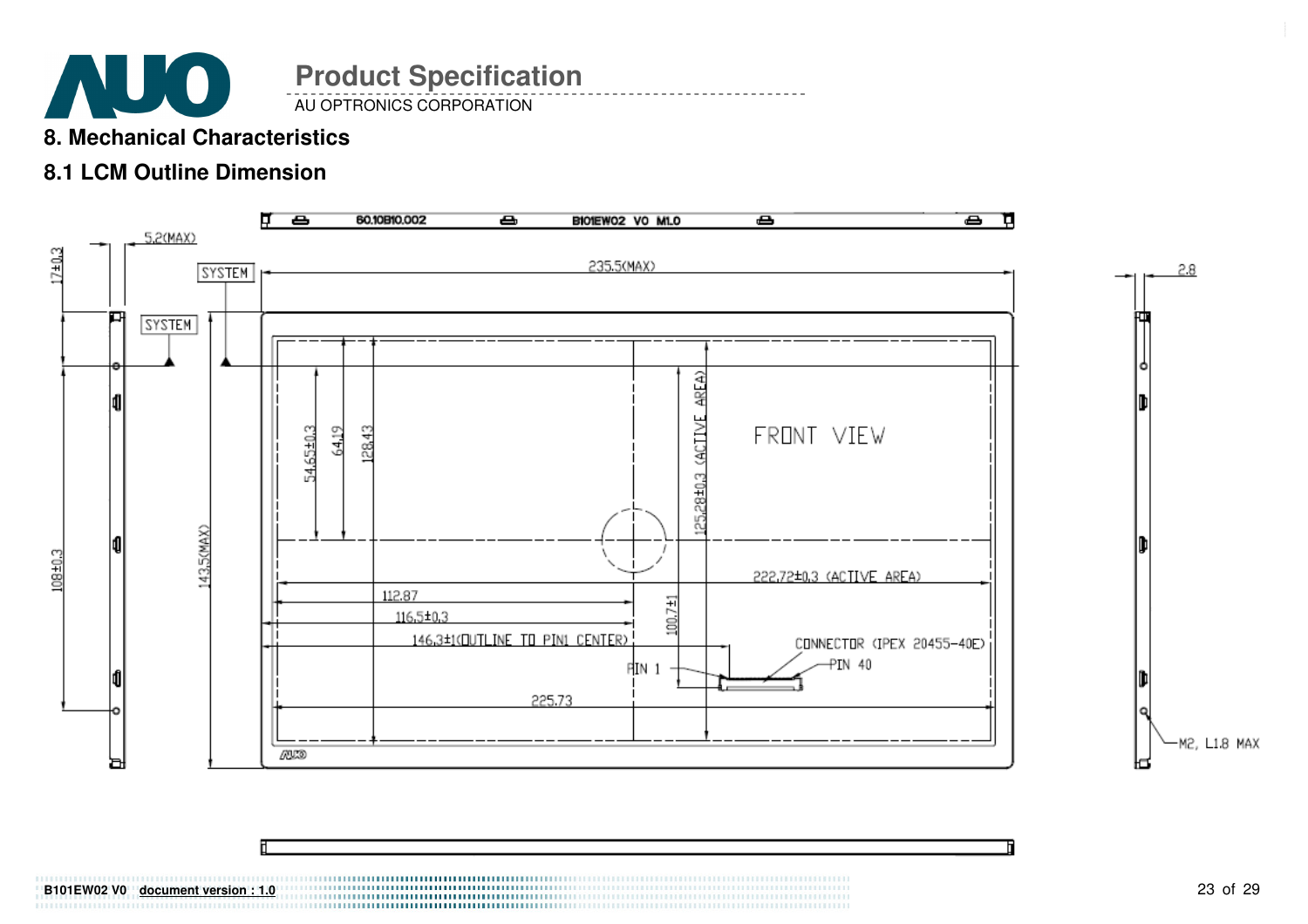

AU OPTRONICS CORPORATION

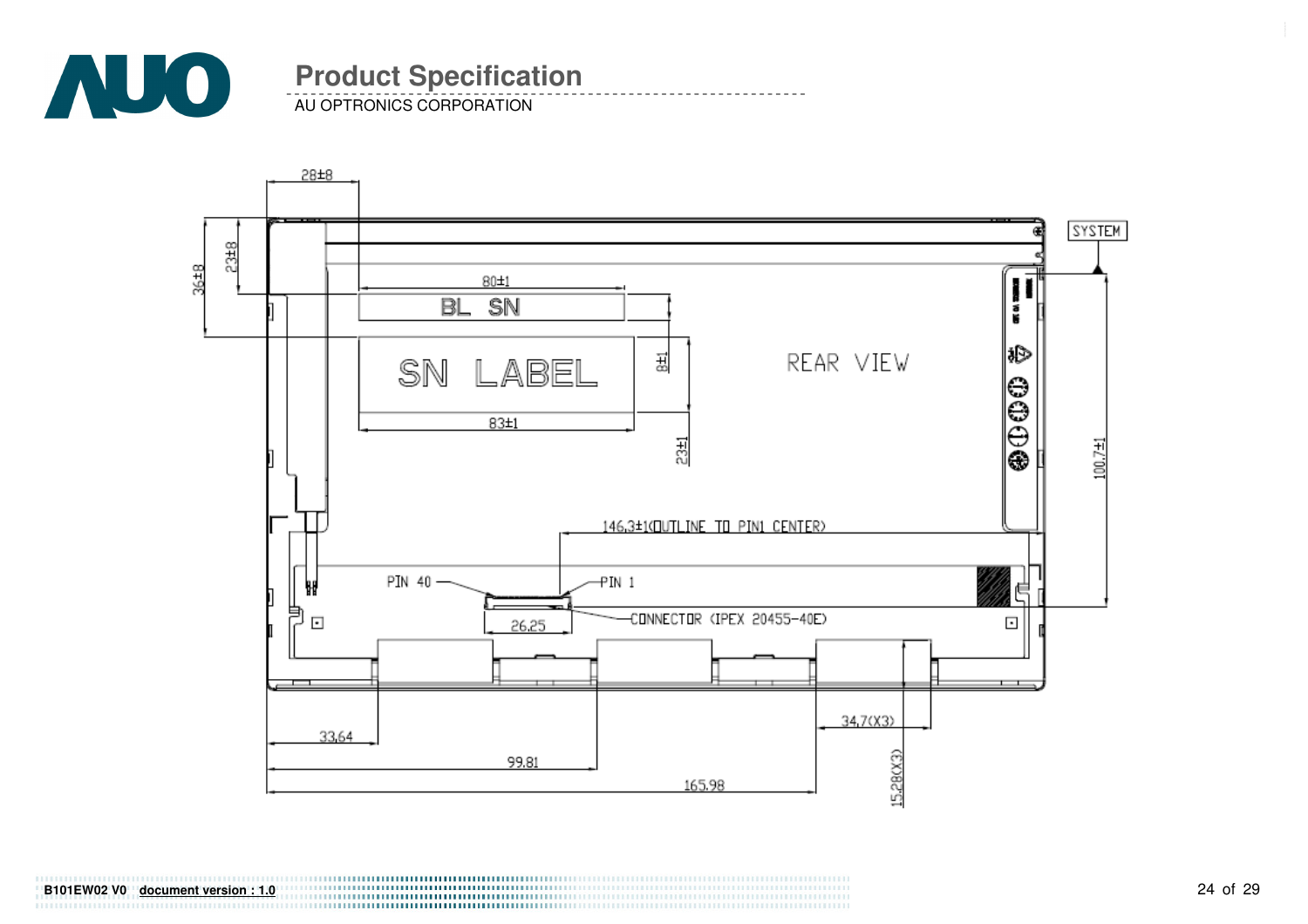

AU OPTRONICS CORPORATION

### **9.1 Shipping Label Format**



\* H/W code control table :

|        | <b>IC Combination</b> | <b>Control Code</b> | H/W |
|--------|-----------------------|---------------------|-----|
| Source | Radium                | 1AXXG               | 1Α  |
| Gate   | Radium                |                     |     |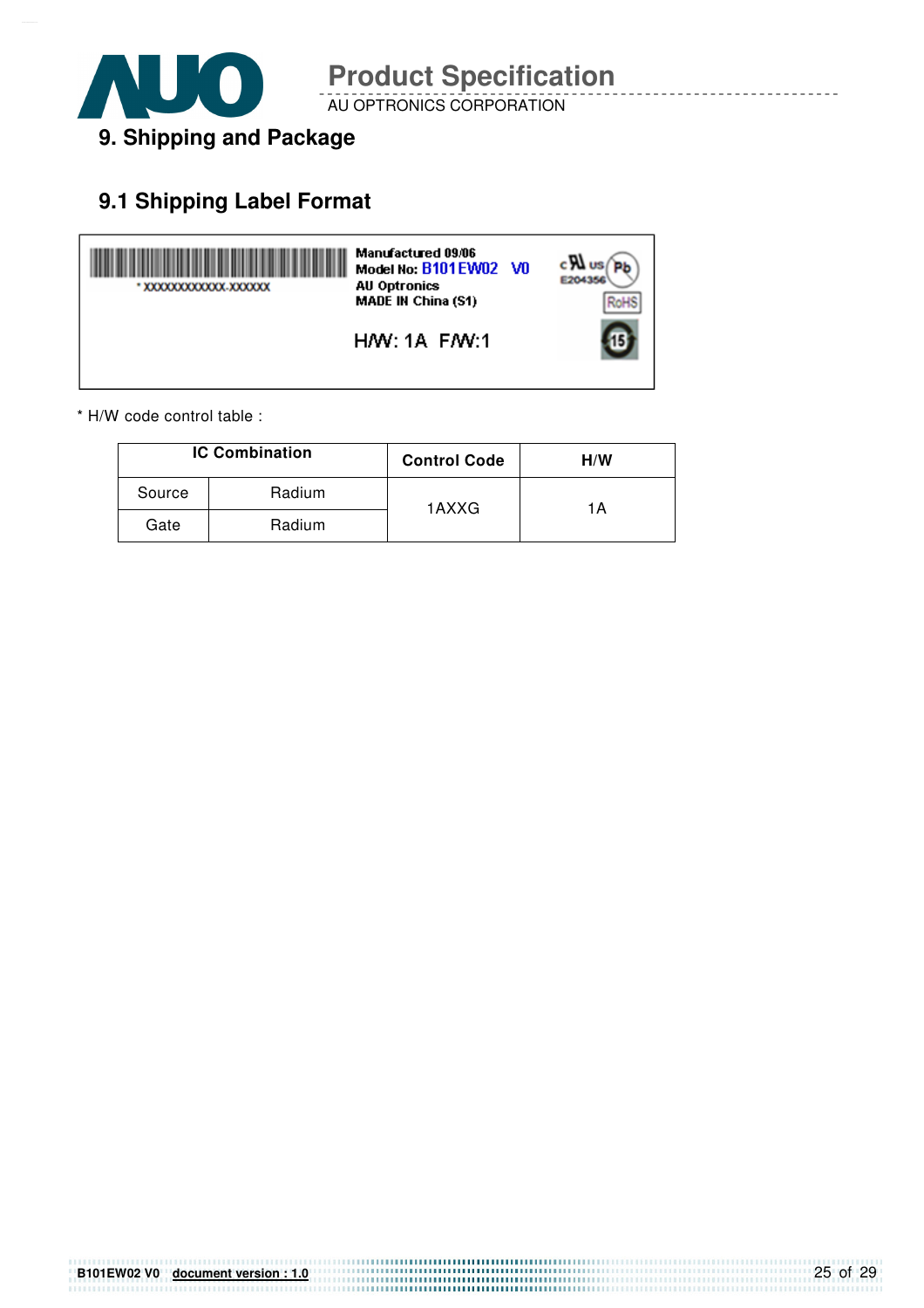

AU OPTRONICS CORPORATION

### **9.2 Carton package**



### **9.3 Shipping package of palletizing sequence**

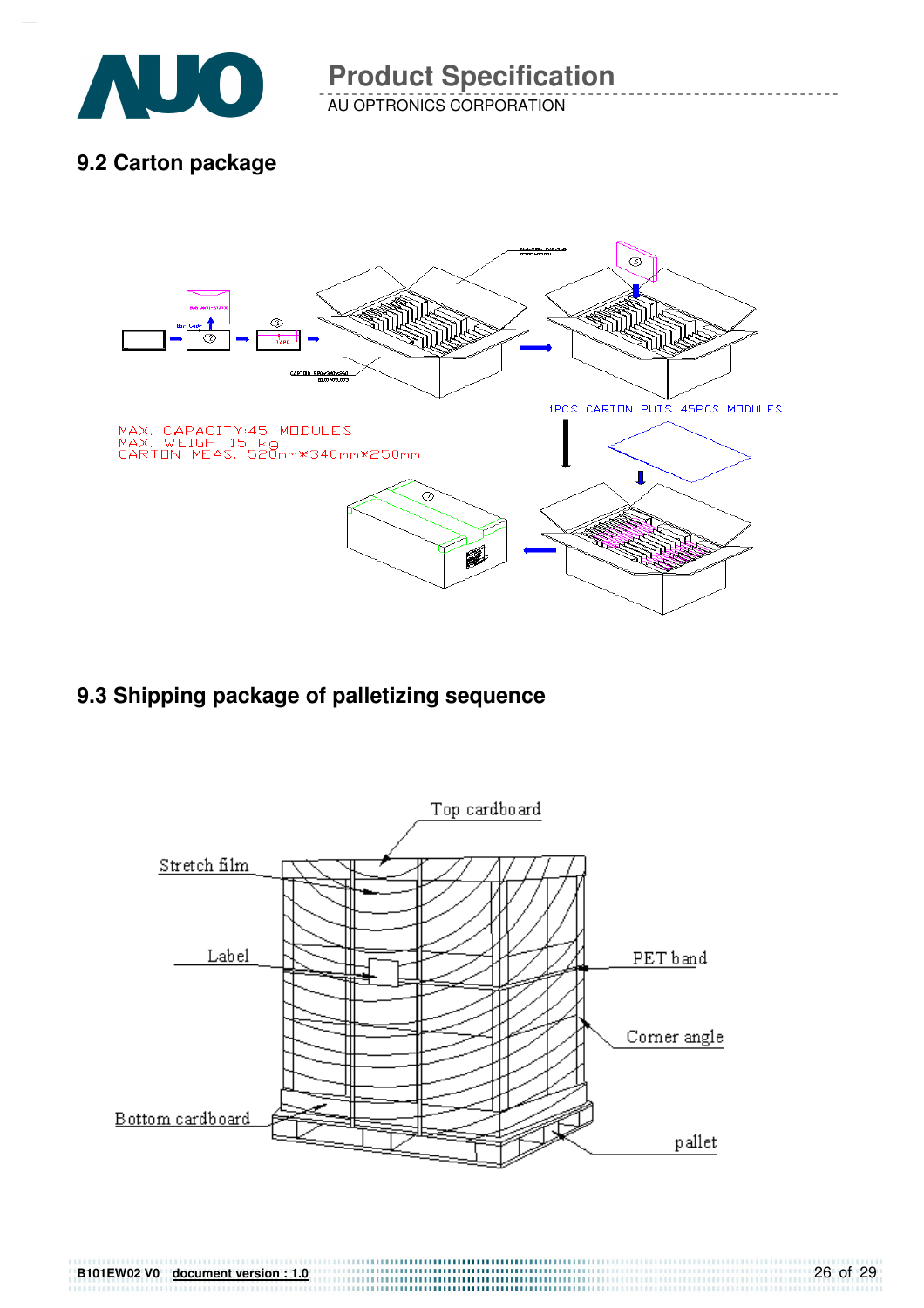

**B101EW02 V0 document version : 1.0**

**Product Specification** 

AU OPTRONICS CORPORATION

## **10. Appendix: EDID description**

#### **B101EW02 V0 EDID Code**

| <b>Address</b> | <b>FUNCTION</b>                                                 | Value          | Value      | Value        |
|----------------|-----------------------------------------------------------------|----------------|------------|--------------|
| <b>HEX</b>     |                                                                 | <b>HEX</b>     | <b>BIN</b> | <b>DEC</b>   |
| 00             | Header                                                          | 00             | 00000000   | $\mathbf 0$  |
| 01             |                                                                 | FF             | 11111111   | 255          |
| 02             |                                                                 | FF             | 11111111   | 255          |
| 03             |                                                                 | FF             | 11111111   | 255          |
| 04             |                                                                 | FF             | 11111111   | 255          |
| 05             |                                                                 | FF             | 11111111   | 255          |
| 06             |                                                                 | FF             | 11111111   | 255          |
| 07             |                                                                 | 00             | 00000000   | $\pmb{0}$    |
| 08             | EISA Manuf. Code LSB                                            | 06             | 00000110   | 6            |
| 09             | <b>Compressed ASCII</b>                                         | AF             | 10101111   | 175          |
| 0A             | <b>Product Code</b>                                             | D <sub>5</sub> | 11010101   | 213          |
| 0B             | hex, LSB first                                                  | 20             | 00100000   | 32           |
| 0C             | 32-bit ser #                                                    | 00             | 00000000   | $\mathbf 0$  |
| 0D             |                                                                 | 00             | 00000000   | $\pmb{0}$    |
| 0E             |                                                                 | 00             | 00000000   | 0            |
| 0F             |                                                                 | 00             | 00000000   | 0            |
| 10             | Week of manufacture                                             | 01             | 00000001   | $\mathbf{1}$ |
| 11             | Year of manufacture                                             | 13             | 00010011   | 19           |
| 12             | EDID Structure Ver.                                             | 01             | 00000001   | $\mathbf{1}$ |
| 13             | EDID revision #                                                 | 03             | 00000011   | 3            |
| 14             | Video input def.<br>(digital I/P, non-TMDS, CRGB)               | 80             | 10000000   | 128          |
| 15             | Max H image size<br>(rounded to cm)                             | 16             | 00010110   | 22           |
| 16             | Max V image size<br>(rounded to cm)                             | 0D             | 00001101   | 13           |
| 17             | $(=(gamma*100)-100)$<br><b>Display Gamma</b>                    | 78             | 01111000   | 120          |
| 18             | Feature support (no DPMS, Active OFF, RGB, tmg<br><b>Blk#1)</b> | 0A             | 00001010   | 10           |
| 19             | Red/green low bits (Lower 2:2:2:2 bits)                         | 43             | 01000011   | 67           |
| 1A             | Blue/white low bits (Lower 2:2:2:2 bits)                        | 25             | 00100101   | 37           |
| 1B             | Red x (Upper 8 bits)                                            | 94             | 10010100   | 148          |
| 1 <sup>C</sup> | Red y/ highER 8 bits                                            | 59             | 01011001   | 89           |
| 1D             | Green x                                                         | 56             | 01010110   | 86           |
| 1E             | Green y                                                         | 8D             | 10001101   | 141          |
| 1F             | Blue x                                                          | 28             | 00101000   | 40           |
| 20             | Blue y                                                          | 22             | 00100010   | 34           |
| 21             | White x                                                         | 50             | 01010000   | 80           |
| 22             | White y                                                         | 54             | 01010100   | 84           |
| 23             | Established timing 1                                            | 00             | 00000000   | $\pmb{0}$    |
| 24             | Established timing 2                                            | $00\,$         | 00000000   | 0            |
| 25             | Established timing 3                                            | 00             | 00000000   | 0            |
| 26             | Standard timing #1                                              | 01             | 00000001   | 1            |
| 27             |                                                                 | 01             | 00000001   | 1            |
| 28             | Standard timing #2                                              | 01             | 00000001   | $\mathbf{1}$ |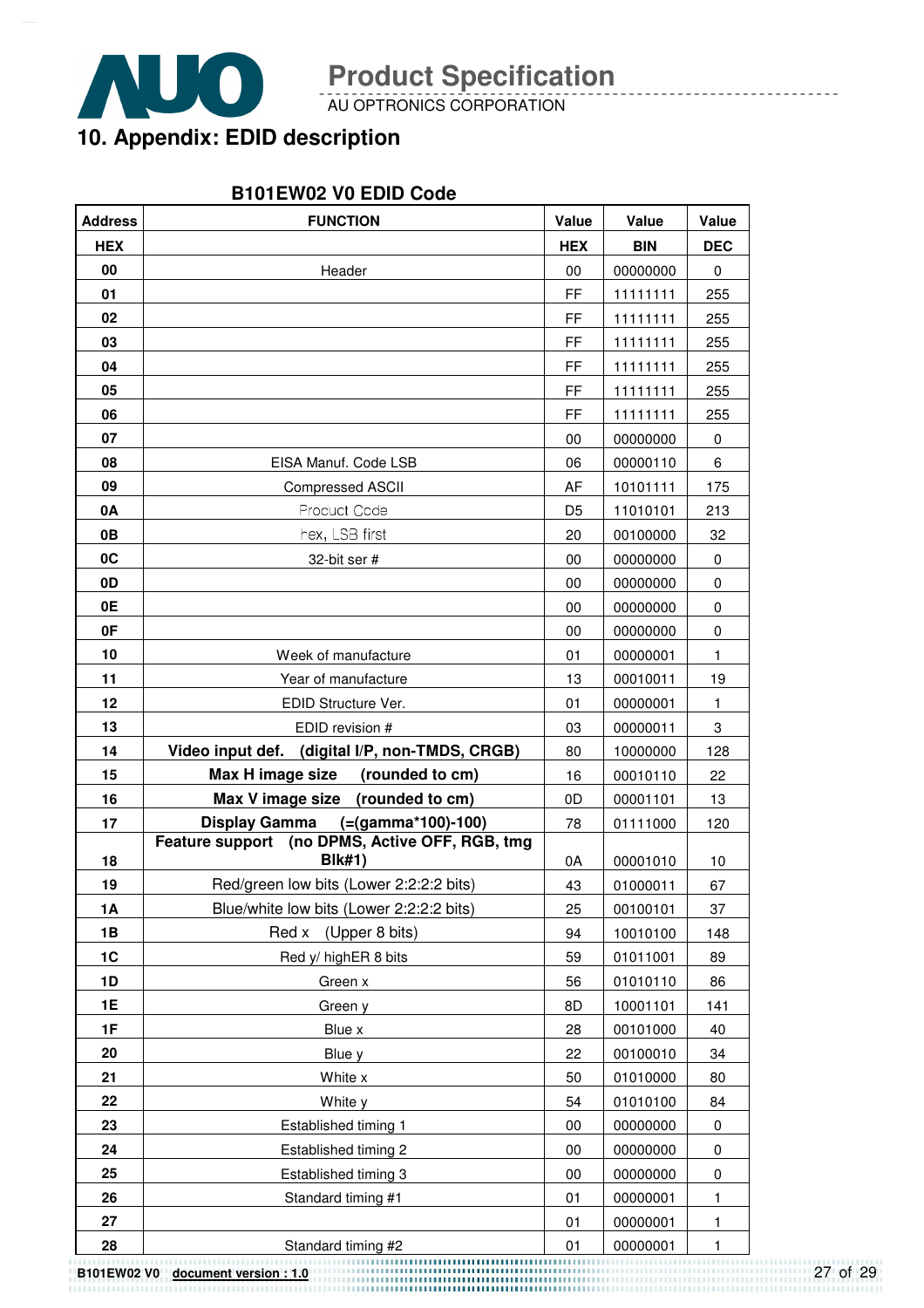

AU OPTRONICS CORPORATION

| 29        |                                                      | 01             | 00000001 | 1            |
|-----------|------------------------------------------------------|----------------|----------|--------------|
| 2A        | Standard timing #3                                   | 01             | 00000001 | 1            |
| 2B        |                                                      | 01             | 00000001 | 1            |
| 2C        | Standard timing #4                                   | 01             | 00000001 | 1            |
| 2D        |                                                      | 01             | 00000001 | 1            |
| 2E        | Standard timing #5                                   | 01             | 00000001 | 1            |
| 2F        |                                                      | 01             | 00000001 | 1            |
| 30        | Standard timing #6                                   | 01             | 00000001 | $\mathbf{1}$ |
| 31        |                                                      | 01             | 00000001 | 1            |
| 32        | Standard timing #7                                   | 01             | 00000001 | 1            |
| 33        |                                                      | 01             | 00000001 | 1            |
| 34        | Standard timing #8                                   | 01             | 00000001 | 1            |
| 35        |                                                      | 01             | 00000001 | 1            |
| 36        | <b>LSB</b><br>Pixel Clock/10000                      | 06             | 00000110 | 6            |
| 37        | Pixel Clock/10000<br><b>USB</b>                      | 18             | 00011000 | 24           |
| 38        | Horz active Lower 8bits                              | $00\,$         | 00000000 | 0            |
| 39        | Horz blanking Lower 8bits                            | 70             | 01110000 | 112          |
| 3A        | HorzAct:HorzBlnk<br>Upper 4:4 bits                   | 50             | 01010000 | 80           |
| 3B        | Vertical Active Lower 8bits                          | D <sub>0</sub> | 11010000 | 208          |
| 3C        | <b>Vertical Blanking</b><br>Lower 8bits              | 10             | 00010000 | 16           |
| 3D        | Vert Act: Vertical Blanking<br>(upper 4:4 bit)       | 20             | 00100000 | 32           |
| 3E        | HorzSync. Offset                                     | 30             | 00110000 | 48           |
| 3F        | HorzSync.Width                                       | 20             | 00100000 | 32           |
| 40        | VertSync.Offset: VertSync.Width                      | 36             | 00110110 | 54           |
| 41        | Horz‖ Sync Offset/Width Upper 2bits                  | $00\,$         | 00000000 | 0            |
| 42        | Horizontal Image Size Lower 8bits                    | DE             | 11011110 | 222          |
| 43        | Vertical Image Size Lower 8bits                      | 7D             | 01111101 | 125          |
| 44        | Horizontal & Vertical Image Size (upper 4:4 bits)    | $00\,$         | 00000000 | 0            |
| 45        | Horizontal Border (zero for internal LCD)            | $00\,$         | 00000000 | $\pmb{0}$    |
| 46        | <b>Vertical Border</b><br>(zero for internal LCD)    | $00\,$         | 00000000 | 0            |
| 47        | Signal (non-intr, norm, no stero, sep sync, neg pol) | 18             | 00011000 | 24           |
| 48        | Detailed timing/monitor                              | $00\,$         | 00000000 | 0            |
| 49        | descriptor #2                                        | 00             | 00000000 | 0            |
| <b>4A</b> |                                                      | $00\,$         | 00000000 | 0            |
| 4B        |                                                      | 0F             | 00001111 | 15           |
| 4C        |                                                      | 00             | 00000000 | 0            |
| 4D        |                                                      | 00             | 00000000 | 0            |
| 4E        |                                                      | 00             | 00000000 | 0            |
| 4F        |                                                      | 00             | 00000000 | 0            |
| 50        |                                                      | $00\,$         | 00000000 | 0            |
| 51        |                                                      | 00             | 00000000 | 0            |
| 52        |                                                      | 00             | 00000000 | 0            |
| 53        |                                                      | $00\,$         | 00000000 | 0            |
| 54        |                                                      | 00             | 00000000 | 0            |
| 55        |                                                      | 00             | 00000000 | 0            |
| 56        |                                                      | $00\,$         | 00000000 | 0            |
| 57        |                                                      | $00\,$         | 00000000 | 0            |